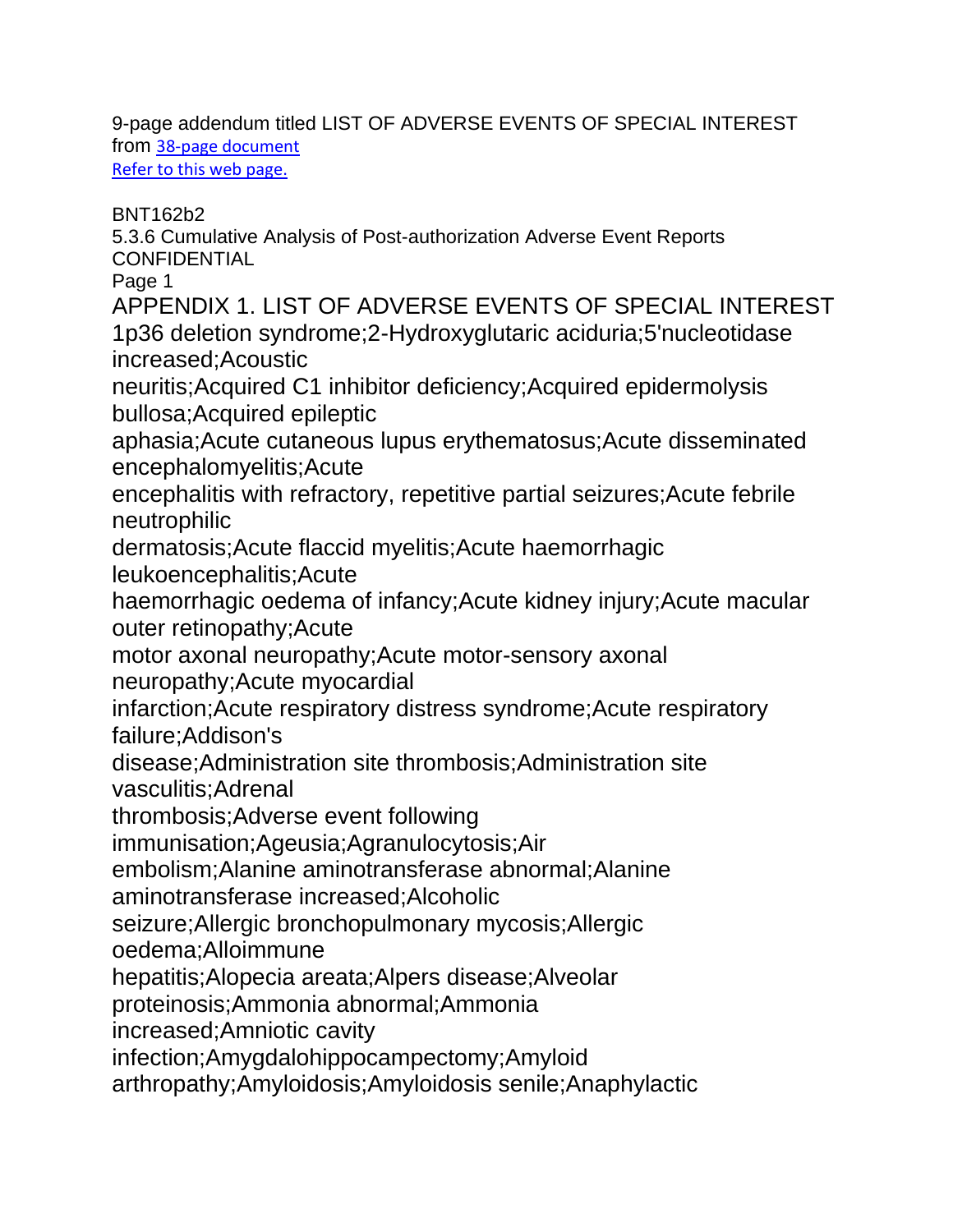reaction;Anaphylactic

shock;Anaphylactic transfusion reaction;Anaphylactoid

reaction;Anaphylactoid

shock;Anaphylactoid syndrome of

pregnancy;Angioedema;Angiopathic

neuropathy;Ankylosing spondylitis;Anosmia;Antiacetylcholine receptor antibody

positive;Anti-actin antibody positive;Anti-aquaporin-4 antibody positive;Anti-basal ganglia

antibody positive;Anti-cyclic citrullinated peptide antibody positive;Antiepithelial antibody

positive;Anti-erythrocyte antibody positive;Anti-exosome complex antibody positive;Anti-

GAD antibody negative;Anti-GAD antibody positive;Anti-ganglioside antibody

positive;Antigliadin antibody positive;Anti-glomerular basement membrane antibody

positive;Anti-glomerular basement membrane disease;Anti-glycyltRNA synthetase antibody

positive;Anti-HLA antibody test positive;Anti-IA2 antibody positive;Antiinsulin antibody

increased;Anti-insulin antibody positive;Anti-insulin receptor antibody increased;Anti-

insulin receptor antibody positive;Anti-interferon antibody negative;Anti-interferon antibody

positive;Anti-islet cell antibody positive;Antimitochondrial antibody positive;Anti-muscle

specific kinase antibody positive;Anti-myelin-associated glycoprotein antibodies

positive;Anti-myelin-associated glycoprotein associated polyneuropathy;Antimyocardial

antibody positive;Anti-neuronal antibody positive;Antineutrophil cytoplasmic antibody

increased;Antineutrophil cytoplasmic antibody positive;Anti-neutrophil cytoplasmic

antibody positive vasculitis;Anti-NMDA antibody positive;Antinuclear antibody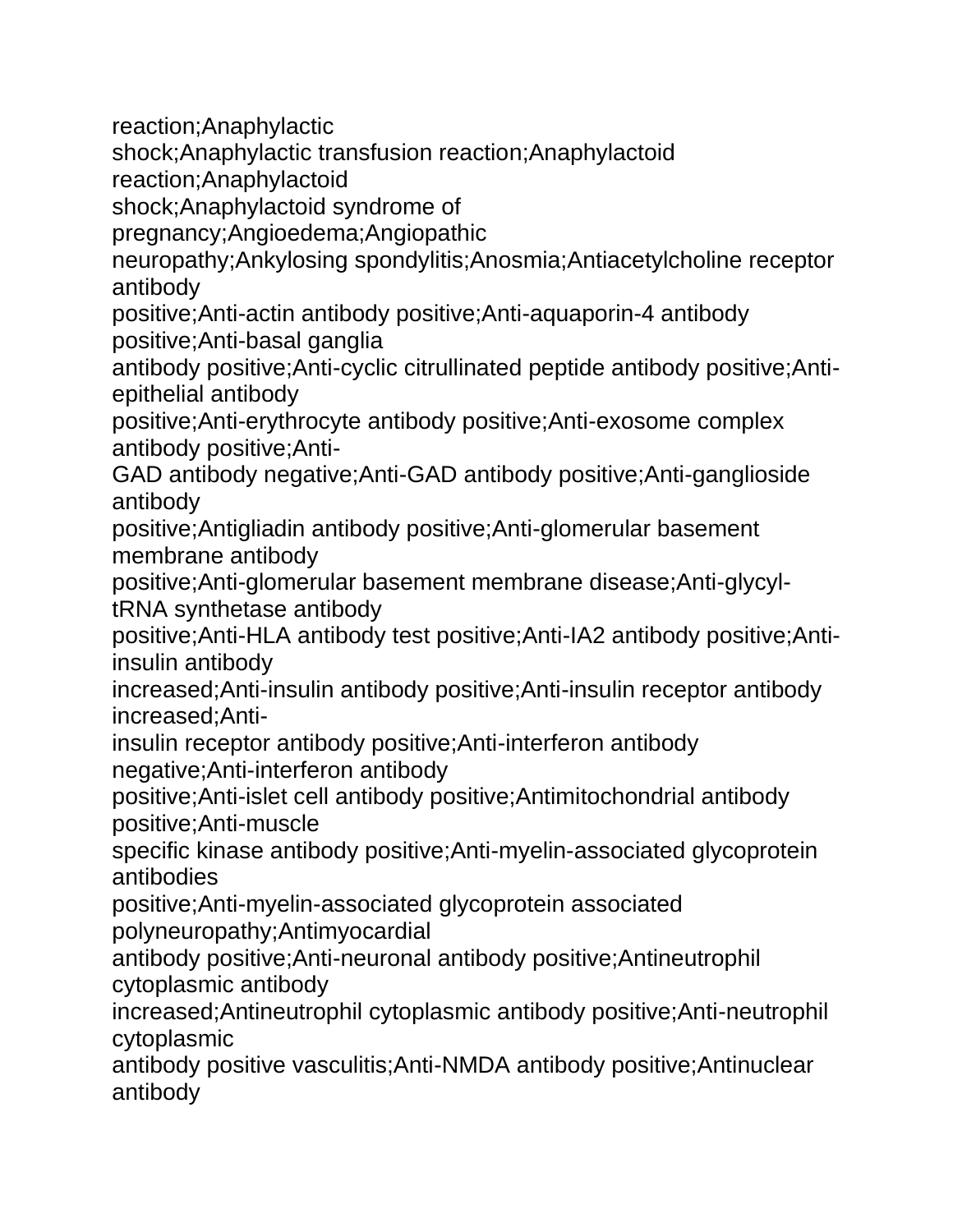increased;Antinuclear antibody positive;Antiphospholipid antibodies positive;Antiphospholipid syndrome;Anti-platelet antibody positive;Anti-prothrombin

antibody positive;Antiribosomal P antibody positive;Anti-RNA polymerase III antibody

positive;Anti-saccharomyces cerevisiae antibody test positive;Antisperm antibody

positive;Anti-SRP antibody positive;Antisynthetase syndrome;Antithyroid antibody

positive;Anti-transglutaminase antibody increased;Anti-VGCC antibody positive;Anti-

VGKC antibody positive;Anti-vimentin antibody positive;Antiviral prophylaxis;Antiviral

treatment;Anti-zinc transporter 8 antibody positive;Aortic embolus;Aortic

thrombosis;Aortitis;Aplasia pure red cell;Aplastic anaemia;Application site

thrombosis;Application site vasculitis;Arrhythmia;Arterial bypass occlusion;Arterial bypass

thrombosis;Arterial thrombosis;Arteriovenous fistula

thrombosis;Arteriovenous graft site stenosis;Arteriovenous graft thrombosis;Arteritis;Arteritis

Page 30

090177e196ea1800\Approved\Approved On: 30-Apr-2021 09:26

(GMT)FDA-CBER-2021-5683-0000083

BNT162b2

5.3.6 Cumulative Analysis of Post-authorization Adverse Event Reports **CONFIDENTIAL** 

Page 2

coronary;Arthralgia;Arthritis;Arthritis enteropathic;Ascites;Aseptic cavernous sinus

thrombosis;Aspartate aminotransferase abnormal;Aspartate aminotransferase

increased;Aspartate-glutamate-transporter deficiency;AST to platelet ratio index

increased;AST/ALT ratio abnormal;Asthma;Asymptomatic COVID-19;Ataxia;Atheroembolism;Atonic seizures;Atrial thrombosis;Atrophic thyroiditis;Atypical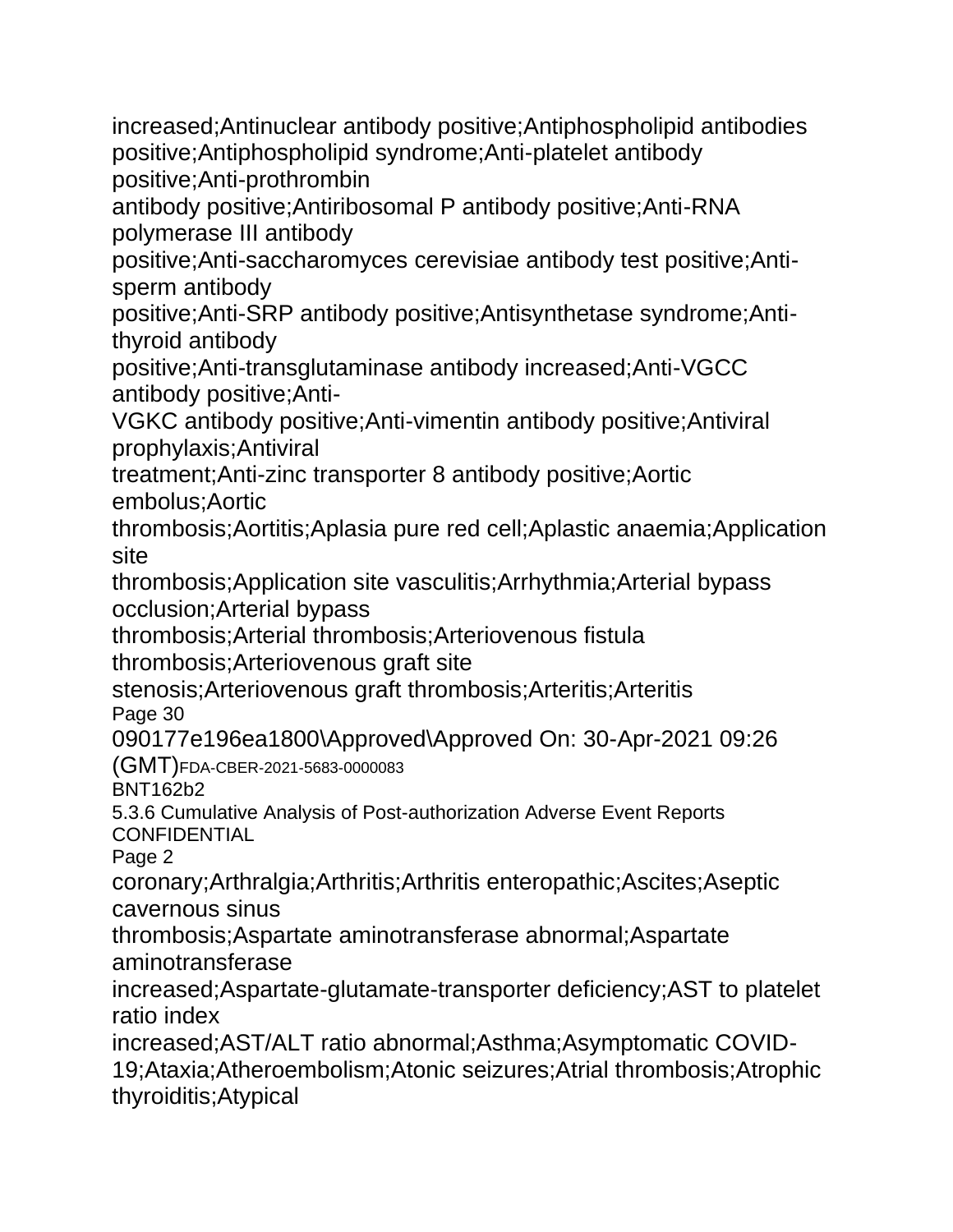benign partial epilepsy;Atypical pneumonia;Aura;Autoantibody positive;Autoimmune

anaemia;Autoimmune aplastic anaemia;Autoimmune arthritis;Autoimmune blistering

disease;Autoimmune cholangitis;Autoimmune colitis;Autoimmune demyelinating

disease;Autoimmune dermatitis;Autoimmune disorder;Autoimmune encephalopathy;Autoimmune endocrine disorder;Autoimmune enteropathy;Autoimmune eye

disorder;Autoimmune haemolytic anaemia;Autoimmune heparininduced

thrombocytopenia;Autoimmune hepatitis;Autoimmune

hyperlipidaemia;Autoimmune

hypothyroidism;Autoimmune inner ear disease;Autoimmune lung disease;Autoimmune

lymphoproliferative syndrome;Autoimmune myocarditis;Autoimmune myositis;Autoimmune

nephritis;Autoimmune neuropathy;Autoimmune

neutropenia;Autoimmune

pancreatitis;Autoimmune pancytopenia;Autoimmune

pericarditis;Autoimmune

retinopathy;Autoimmune thyroid disorder;Autoimmune

thyroiditis;Autoimmune

uveitis;Autoinflammation with infantile enterocolitis;Autoinflammatory disease;Automatism

epileptic;Autonomic nervous system imbalance;Autonomic seizure;Axial

spondyloarthritis;Axillary vein thrombosis;Axonal and demyelinating polyneuropathy;Axonal neuropathy;Bacterascites;Baltic myoclonic epilepsy;Band

sensation;Basedow's disease;Basilar artery

thrombosis;Basophilopenia;B-cell

aplasia;Behcet's syndrome;Benign ethnic neutropenia;Benign familial neonatal

convulsions;Benign familial pemphigus;Benign rolandic epilepsy;Beta-2 glycoprotein

antibody positive;Bickerstaff's encephalitis;Bile output abnormal;Bile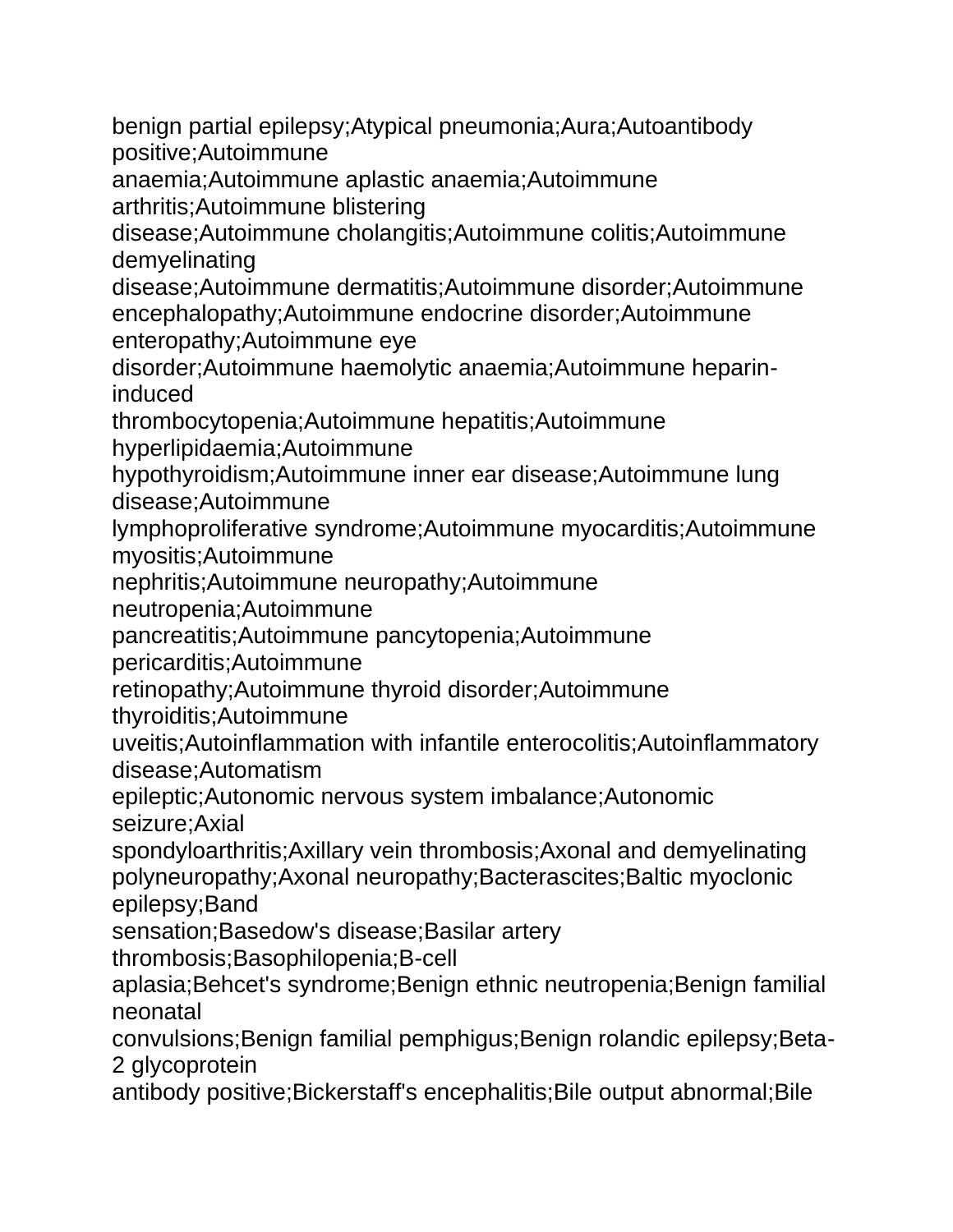output

decreased;Biliary ascites;Bilirubin conjugated abnormal;Bilirubin conjugated

increased;Bilirubin urine present;Biopsy liver abnormal;Biotinidase deficiency;Birdshot

chorioretinopathy;Blood alkaline phosphatase abnormal;Blood alkaline phosphatase

increased;Blood bilirubin abnormal;Blood bilirubin increased;Blood bilirubin unconjugated

increased;Blood cholinesterase abnormal;Blood cholinesterase decreased;Blood pressure

decreased;Blood pressure diastolic decreased;Blood pressure systolic decreased;Blue toe

syndrome;Brachiocephalic vein thrombosis;Brain stem

embolism;Brain stem

thrombosis;Bromosulphthalein test abnormal;Bronchial oedema;Bronchitis;Bronchitis

mycoplasmal;Bronchitis viral;Bronchopulmonary aspergillosis allergic;Bronchospasm;Budd-

Chiari syndrome;Bulbar palsy;Butterfly rash;C1q

nephropathy;Caesarean section;Calcium

embolism;Capillaritis;Caplan's syndrome;Cardiac amyloidosis;Cardiac arrest;Cardiac

failure;Cardiac failure acute;Cardiac sarcoidosis;Cardiac ventricular thrombosis;Cardiogenic

shock;Cardiolipin antibody positive;Cardiopulmonary failure;Cardiorespiratory

arrest;Cardio-respiratory distress;Cardiovascular insufficiency;Carotid arterial

embolus;Carotid artery thrombosis;Cataplexy;Catheter site thrombosis;Catheter site

vasculitis;Cavernous sinus thrombosis;CDKL5 deficiency

disorder;CEC syndrome;Cement

embolism;Central nervous system lupus;Central nervous system

vasculitis;Cerebellar artery

thrombosis;Cerebellar embolism;Cerebral amyloid

angiopathy;Cerebral arteritis;Cerebral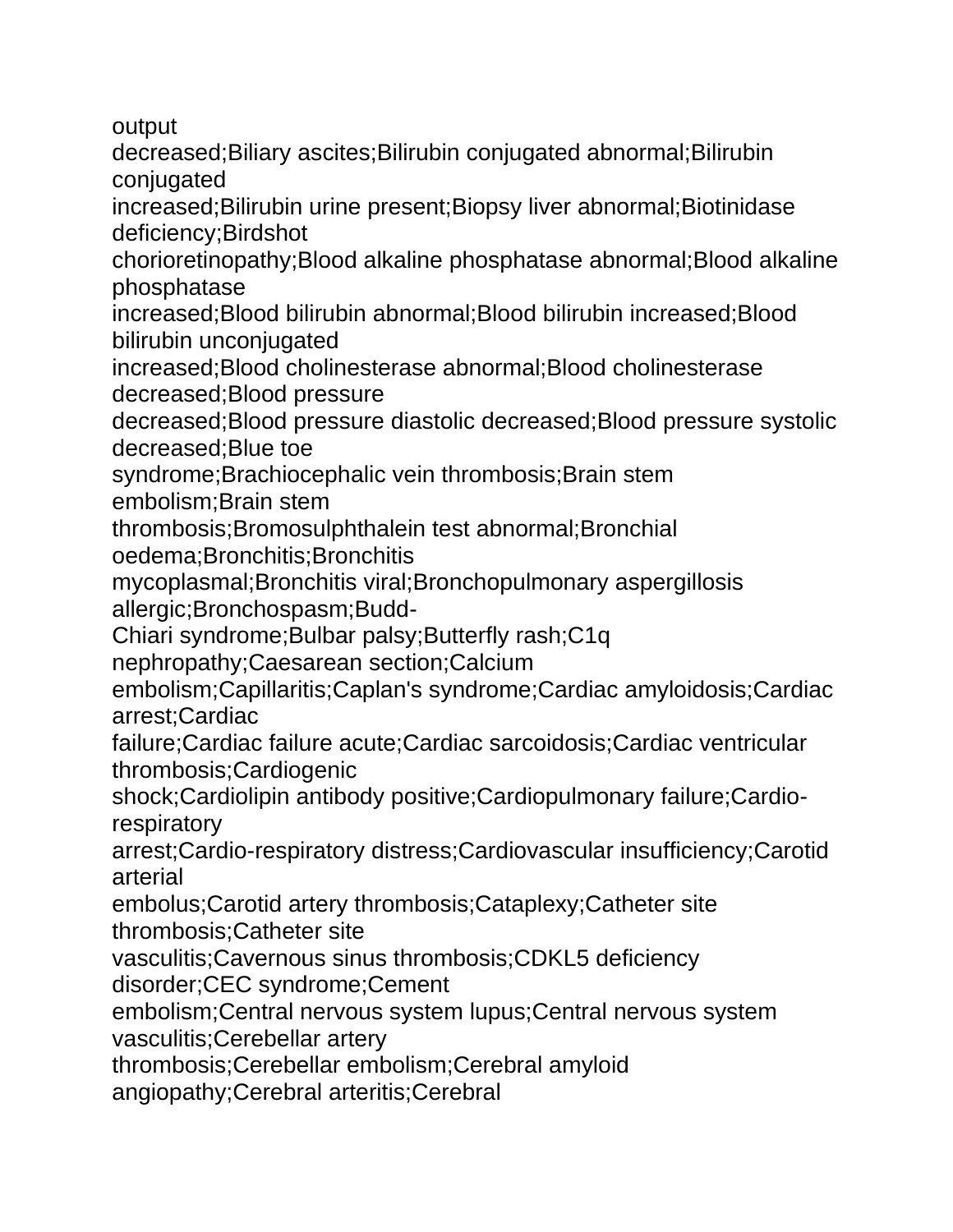artery embolism;Cerebral artery thrombosis;Cerebral gas embolism;Cerebral

microembolism;Cerebral septic infarct;Cerebral thrombosis;Cerebral venous sinus

thrombosis;Cerebral venous thrombosis;Cerebrospinal thrombotic Page 31

090177e196ea1800\Approved\Approved On: 30-Apr-2021 09:26 (GMT)FDA-CBER-2021-5683-0000084

BNT162b2

5.3.6 Cumulative Analysis of Post-authorization Adverse Event Reports **CONFIDENTIAL** 

Page 3

tamponade;Cerebrovascular accident;Change in seizure presentation;Chest discomfort;Child-

Pugh-Turcotte score abnormal;Child-Pugh-Turcotte score increased;Chillblains;Choking;Choking sensation;Cholangitis sclerosing;Chronic

autoimmune glomerulonephritis;Chronic cutaneous lupus erythematosus;Chronic fatigue

syndrome;Chronic gastritis;Chronic inflammatory demyelinating polyradiculoneuropathy;Chronic lymphocytic inflammation with pontine perivascular

enhancement responsive to steroids;Chronic recurrent multifocal osteomyelitis;Chronic

respiratory failure;Chronic spontaneous urticaria;Circulatory collapse;Circumoral

oedema;Circumoral swelling;Clinically isolated syndrome;Clonic convulsion;Coeliac

disease;Cogan's syndrome;Cold agglutinins positive;Cold type haemolytic

anaemia;Colitis;Colitis erosive;Colitis herpes;Colitis

microscopic;Colitis ulcerative;Collagen

disorder;Collagen-vascular disease;Complement factor

abnormal;Complement factor C1

decreased;Complement factor C2 decreased;Complement factor C3 decreased;Complement

factor C4 decreased;Complement factor decreased;Computerised tomogram liver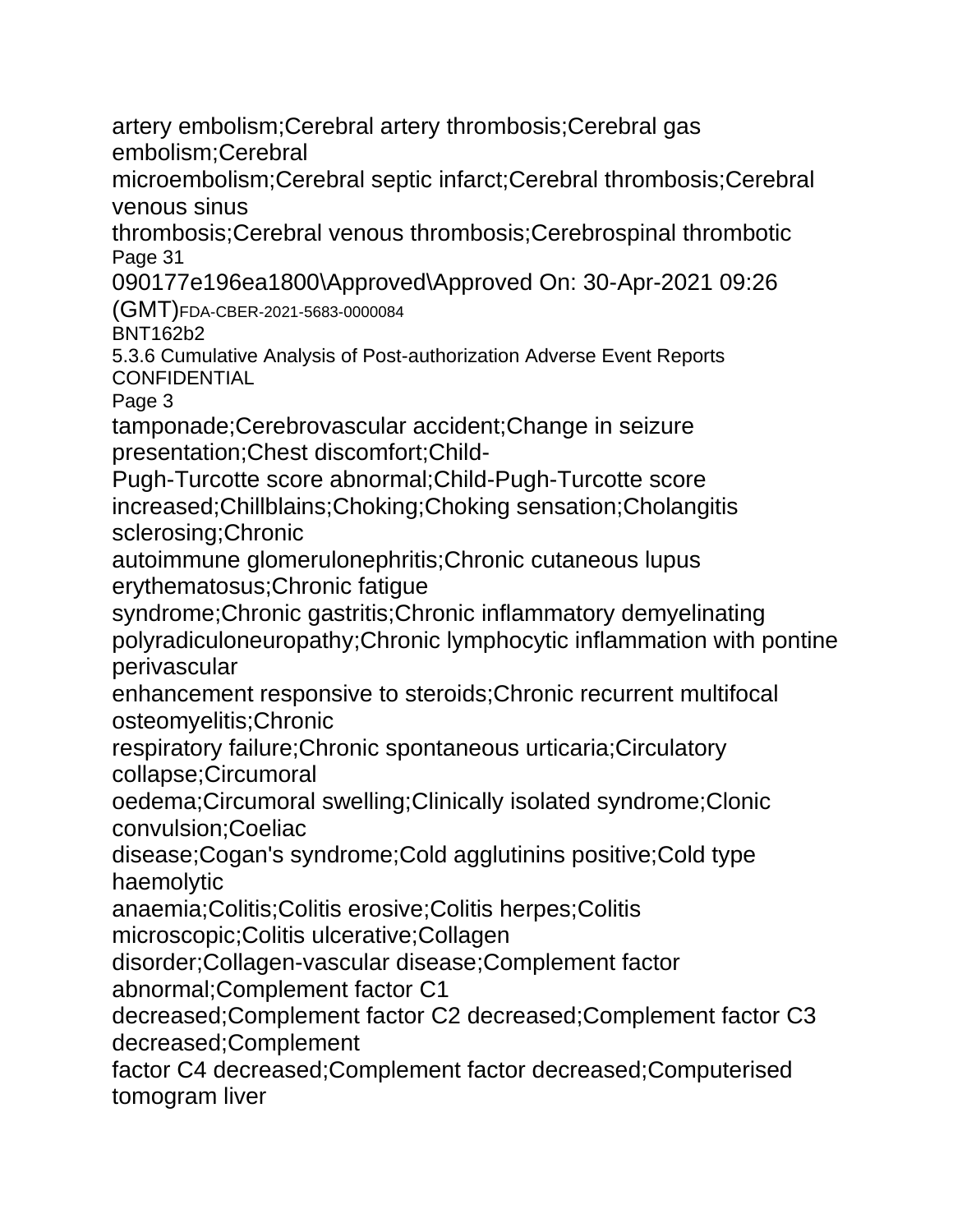abnormal;Concentric sclerosis;Congenital anomaly;Congenital bilateral perisylvian syndrome;Congenital herpes simplex infection;Congenital myasthenic syndrome;Congenital varicella infection;Congestive hepatopathy;Convulsion in childhood;Convulsions local;Convulsive threshold lowered;Coombs positive haemolytic anaemia;Coronary artery disease;Coronary artery embolism;Coronary artery thrombosis;Coronary bypass thrombosis;Coronavirus infection;Coronavirus test;Coronavirus test negative;Coronavirus test positive;Corpus callosotomy;Cough;Cough variant asthma;COVID-19;COVID-19 immunisation;COVID-19 pneumonia;COVID-19 prophylaxis;COVID-19 treatment;Cranial nerve disorder;Cranial nerve palsies multiple;Cranial nerve paralysis;CREST syndrome;Crohn's disease;Cryofibrinogenaemia;Cryoglobulinaemia;CSF oligoclonal band present;CSWS syndrome;Cutaneous amyloidosis;Cutaneous lupus erythematosus;Cutaneous sarcoidosis;Cutaneous vasculitis;Cyanosis;Cyclic neutropenia;Cystitis interstitial;Cytokine release syndrome;Cytokine storm;De novo purine synthesis inhibitors associated acute inflammatory syndrome;Death neonatal;Deep vein thrombosis;Deep vein thrombosis postoperative;Deficiency of bile secretion;Deja vu;Demyelinating polyneuropathy;Demyelination;Dermatitis;Dermatitis bullous;Dermatitis herpetiformis;Dermatomyositis;Device embolisation;Device related thrombosis;Diabetes mellitus;Diabetic ketoacidosis;Diabetic mastopathy;Dialysis amyloidosis;Dialysis membrane reaction;Diastolic hypotension;Diffuse vasculitis;Digital pitting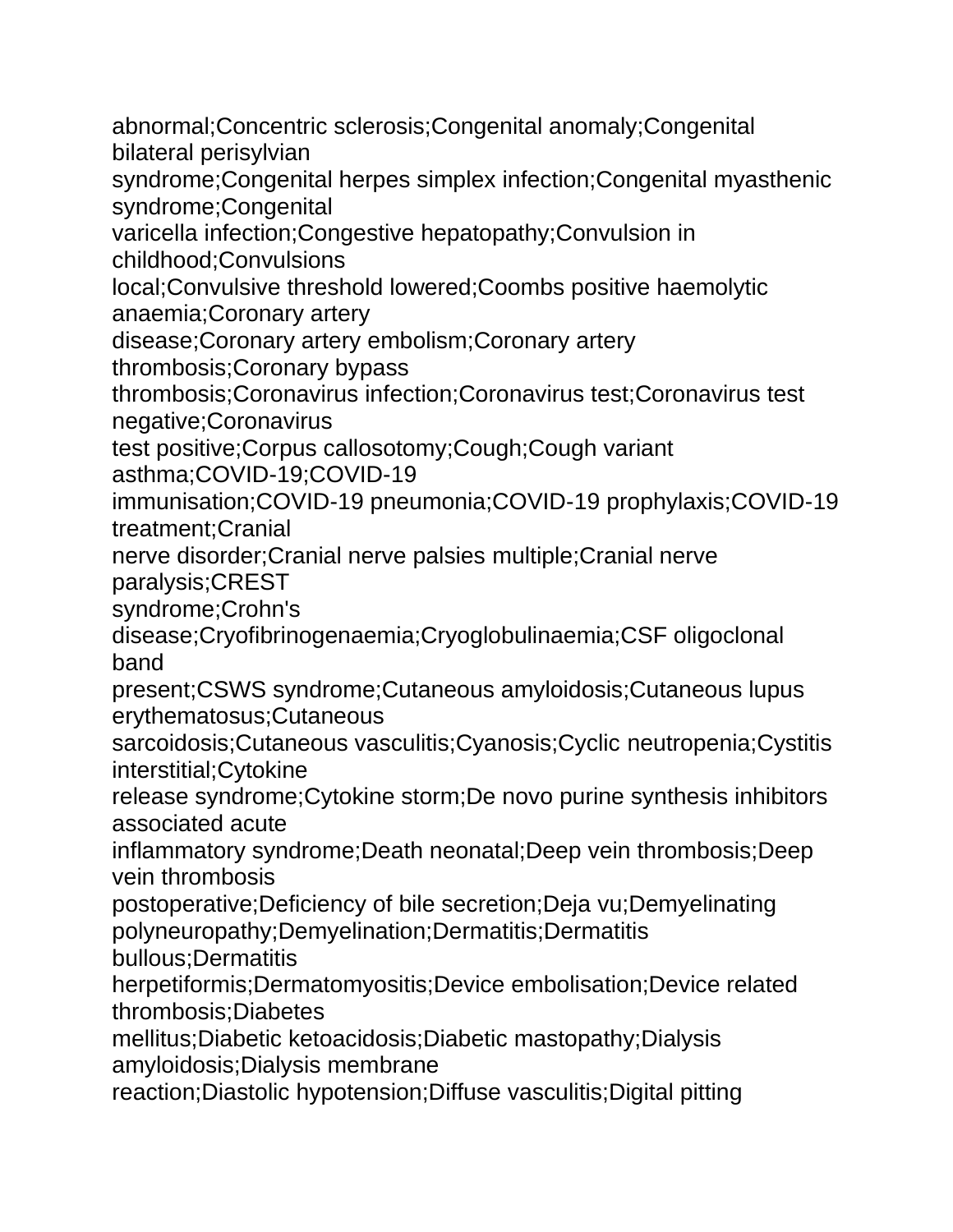scar;Disseminated

intravascular coagulation;Disseminated intravascular coagulation in newborn;Disseminated

neonatal herpes simplex;Disseminated varicella;Disseminated varicella zoster vaccine virus

infection;Disseminated varicella zoster virus infection;DNA antibody positive;Double cortex

syndrome;Double stranded DNA antibody positive;Dreamy state;Dressler's syndrome;Drop

attacks;Drug withdrawal convulsions;Dyspnoea;Early infantile epileptic encephalopathy with

burst-suppression;Eclampsia;Eczema herpeticum;Embolia cutis medicamentosa;Embolic

cerebellar infarction;Embolic cerebral infarction;Embolic

pneumonia;Embolic

stroke;Embolism;Embolism arterial;Embolism

venous;Encephalitis;Encephalitis

allergic;Encephalitis autoimmune;Encephalitis brain stem;Encephalitis haemorrhagic;Encephalitis periaxialis diffusa;Encephalitis post

immunisation;Encephalomyelitis;Encephalopathy;Endocrine disorder;Endocrine

ophthalmopathy;Endotracheal intubation;Enteritis;Enteritis leukopenic;Enterobacter

pneumonia;Enterocolitis;Enteropathic

spondylitis;Eosinopenia;Eosinophilic

Page 32

090177e196ea1800\Approved\Approved On: 30-Apr-2021 09:26

(GMT)FDA-CBER-2021-5683-0000085

BNT162b2

5.3.6 Cumulative Analysis of Post-authorization Adverse Event Reports **CONFIDENTIAL** 

Page 4

fasciitis;Eosinophilic granulomatosis with polyangiitis;Eosinophilic oesophagitis;Epidermolysis;Epilepsy;Epilepsy surgery;Epilepsy with myoclonic-atonic

seizures;Epileptic aura;Epileptic psychosis;Erythema;Erythema induratum;Erythema

multiforme;Erythema nodosum;Evans syndrome;Exanthema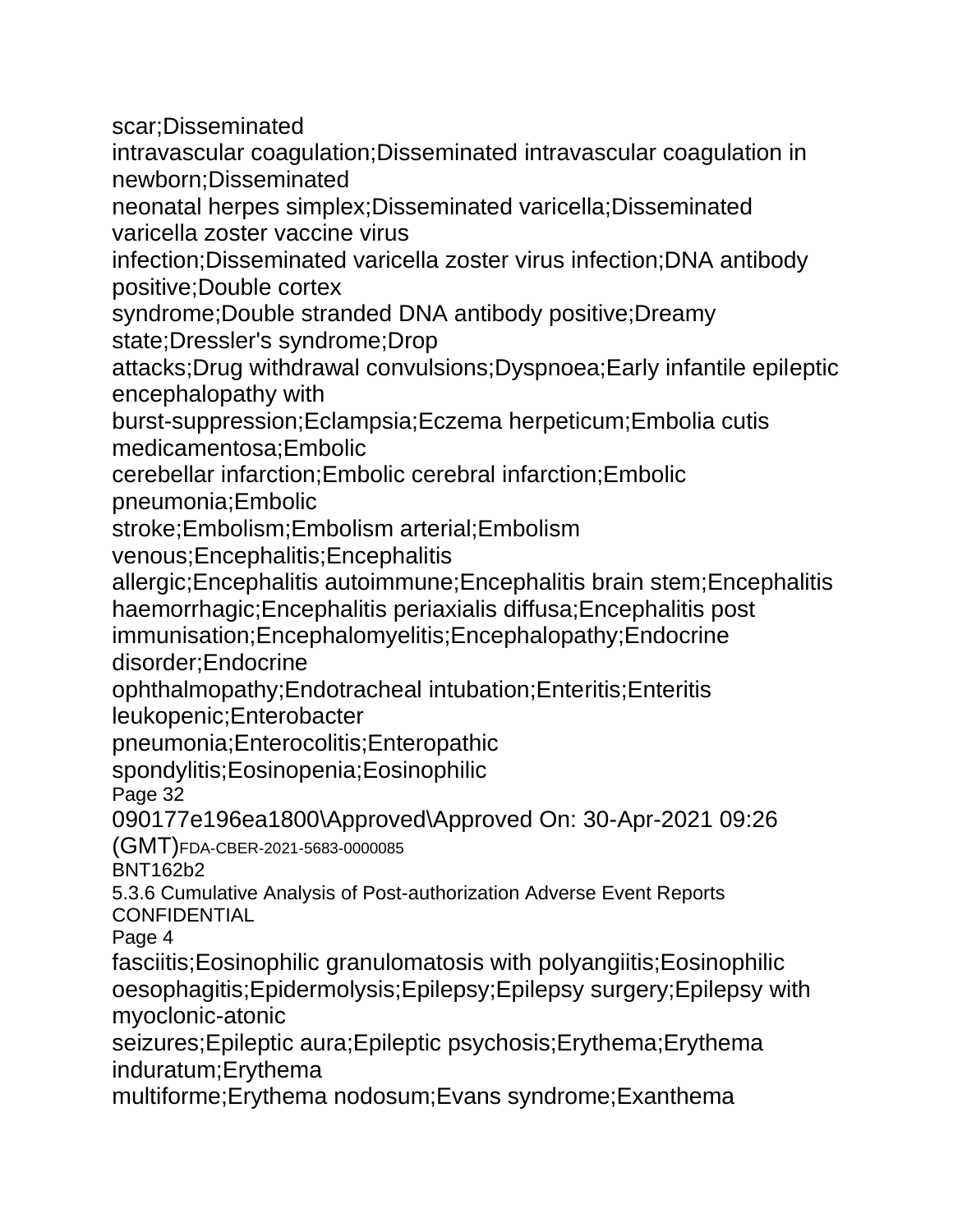subitum;Expanded disability

status scale score decreased;Expanded disability status scale score increased;Exposure to

communicable disease;Exposure to SARS-CoV-2;Eye oedema;Eye pruritus;Eye

swelling;Eyelid oedema;Face oedema;Facial paralysis;Facial paresis;Faciobrachial dystonic

seizure;Fat embolism;Febrile convulsion;Febrile infection-related epilepsy syndrome;Febrile

neutropenia;Felty's syndrome;Femoral artery embolism;Fibrillary glomerulonephritis;Fibromyalgia;Flushing;Foaming at mouth;Focal cortical resection;Focal

dyscognitive seizures;Foetal distress syndrome;Foetal placental thrombosis;Foetor

hepaticus;Foreign body embolism;Frontal lobe epilepsy;Fulminant type 1 diabetes

mellitus;Galactose elimination capacity test abnormal;Galactose elimination capacity test

decreased;Gamma-glutamyltransferase abnormal;Gammaglutamyltransferase

increased;Gastritis herpes;Gastrointestinal amyloidosis;Gelastic seizure;Generalised onset

non-motor seizure;Generalised tonic-clonic seizure;Genital herpes;Genital herpes

simplex;Genital herpes zoster;Giant cell

arteritis;Glomerulonephritis;Glomerulonephritis

membranoproliferative;Glomerulonephritis

membranous;Glomerulonephritis rapidly

progressive;Glossopharyngeal nerve paralysis;Glucose transporter type 1 deficiency

syndrome;Glutamate dehydrogenase increased;Glycocholic acid increased;GM2

gangliosidosis;Goodpasture's syndrome;Graft

thrombosis;Granulocytopenia;Granulocytopenia

neonatal;Granulomatosis with

polyangiitis;Granulomatous dermatitis;Grey matter

heterotopia;Guanase increased;Guillain-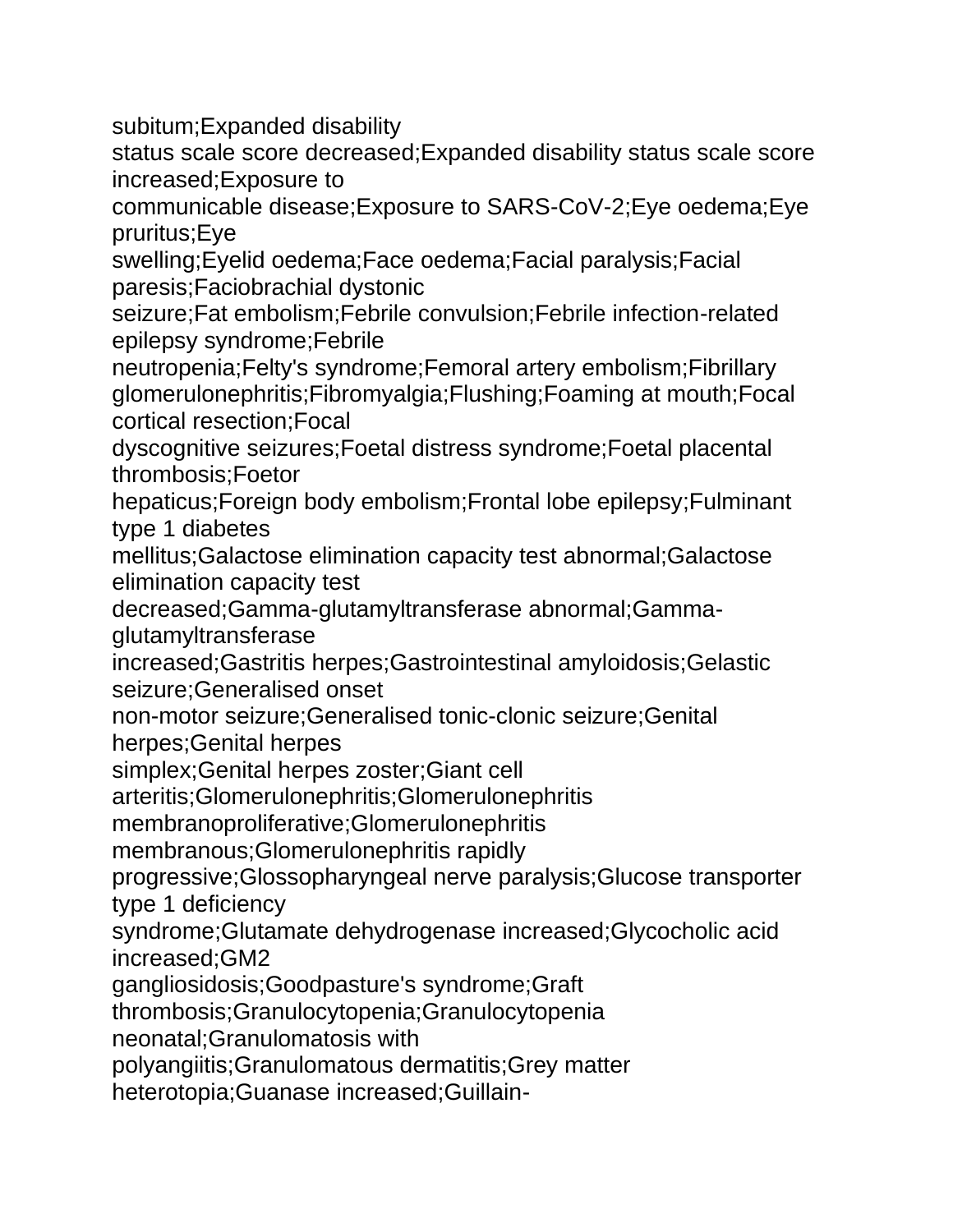Barre syndrome;Haemolytic anaemia;Haemophagocytic lymphohistiocytosis;Haemorrhage;Haemorrhagic ascites;Haemorrhagic disorder;Haemorrhagic pneumonia;Haemorrhagic varicella syndrome;Haemorrhagic vasculitis;Hantavirus pulmonary infection;Hashimoto's encephalopathy;Hashitoxicosis;Hemimegalencephaly;Henoch-Schonlein purpura;Henoch-Schonlein purpura nephritis;Hepaplastin abnormal;Hepaplastin decreased;Heparin-induced thrombocytopenia;Hepatic amyloidosis;Hepatic artery embolism;Hepatic artery flow decreased;Hepatic artery thrombosis;Hepatic enzyme abnormal;Hepatic enzyme decreased;Hepatic enzyme increased;Hepatic fibrosis marker abnormal;Hepatic fibrosis marker increased;Hepatic function abnormal;Hepatic hydrothorax;Hepatic hypertrophy;Hepatic hypoperfusion;Hepatic lymphocytic infiltration;Hepatic mass;Hepatic pain;Hepatic sequestration;Hepatic vascular resistance increased;Hepatic vascular thrombosis;Hepatic vein embolism;Hepatic vein thrombosis;Hepatic venous pressure gradient abnormal;Hepatic venous pressure gradient increased;Hepatitis;Hepatobiliary scan abnormal;Hepatomegaly;Hepatosplenomegaly;Hereditary angioedema with C1 esterase inhibitor deficiency;Herpes dermatitis;Herpes gestationis;Herpes oesophagitis;Herpes ophthalmic;Herpes pharyngitis;Herpes sepsis;Herpes simplex;Herpes simplex cervicitis;Herpes simplex colitis;Herpes simplex encephalitis;Herpes simplex gastritis; Herpes simplex hepatitis;Herpes simplex meningitis;Herpes simplex meningoencephalitis;Herpes

simplex meningomyelitis;Herpes simplex necrotising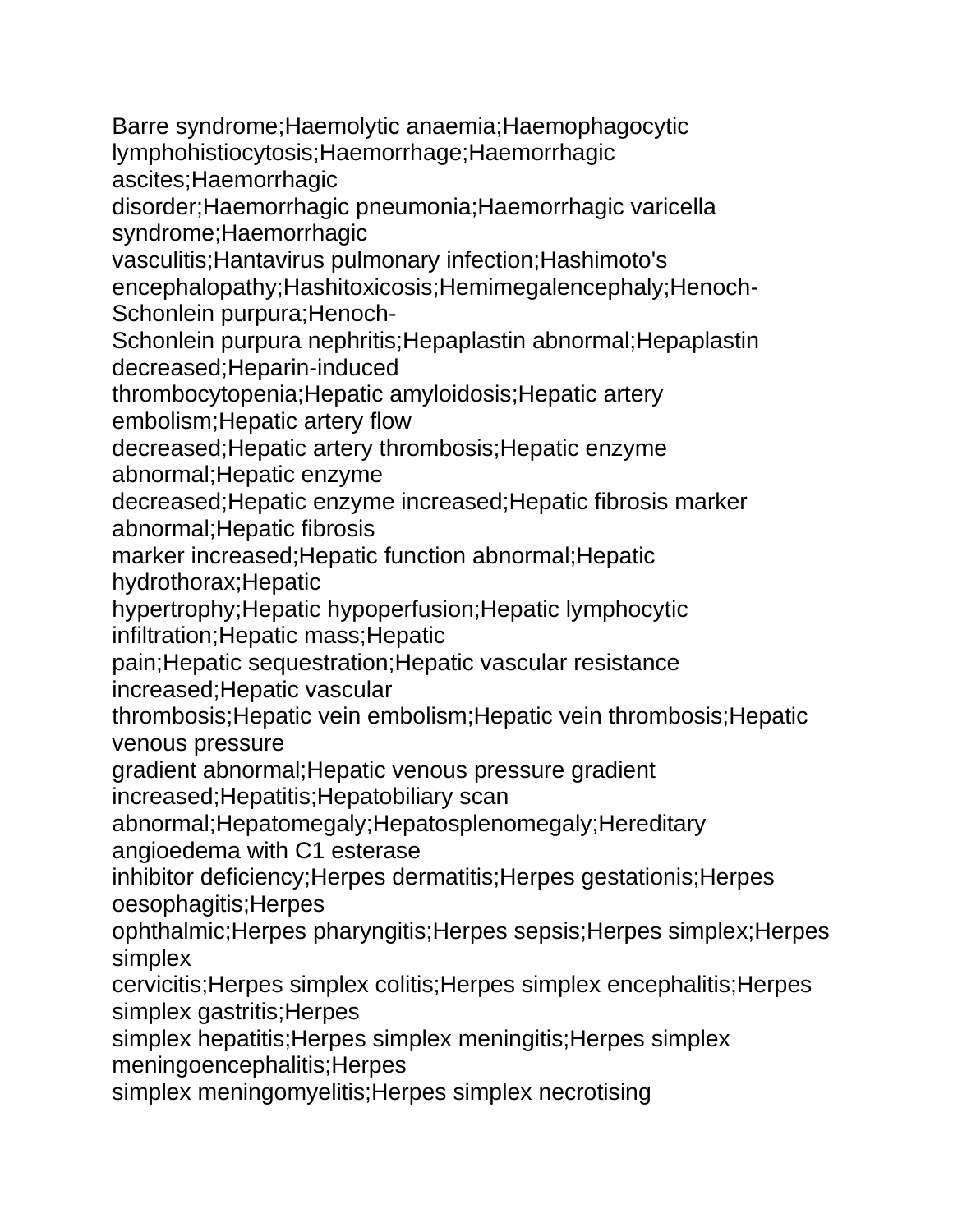retinopathy;Herpes simplex oesophagitis;Herpes simplex otitis externa;Herpes simplex pharyngitis;Herpes simplex pneumonia;Herpes simplex reactivation;Herpes simplex sepsis;Herpes simplex viraemia;Herpes simplex virus conjunctivitis neonatal;Herpes simplex visceral;Herpes virus Page 33 090177e196ea1800\Approved\Approved On: 30-Apr-2021 09:26 (GMT)FDA-CBER-2021-5683-0000086 BNT162b2 5.3.6 Cumulative Analysis of Post-authorization Adverse Event Reports **CONFIDENTIAL** Page 5 infection;Herpes zoster;Herpes zoster cutaneous disseminated;Herpes zoster infection neurological;Herpes zoster meningitis;Herpes zoster meningoencephalitis;Herpes zoster meningomyelitis;Herpes zoster meningoradiculitis;Herpes zoster necrotising retinopathy;Herpes zoster oticus;Herpes zoster pharyngitis;Herpes zoster reactivation;Herpetic radiculopathy;Histone antibody positive;Hoigne's syndrome;Human herpesvirus 6 encephalitis;Human herpesvirus 6 infection;Human herpesvirus 6 infection reactivation;Human herpesvirus 7 infection;Human herpesvirus 8 infection;Hyperammonaemia;Hyperbilirubinaemia;Hypercholia;Hyperg ammaglobulinaemia benign monoclonal;Hyperglycaemic seizure;Hypersensitivity;Hypersensitivity vasculitis;Hyperthyroidism;Hypertransaminasaemia;Hyperventilation;H ypoalbuminaemia;H ypocalcaemic seizure;Hypogammaglobulinaemia;Hypoglossal nerve paralysis;Hypoglossal nerve paresis;Hypoglycaemic seizure;Hyponatraemic seizure;Hypotension;Hypotensive crisis;Hypothenar hammer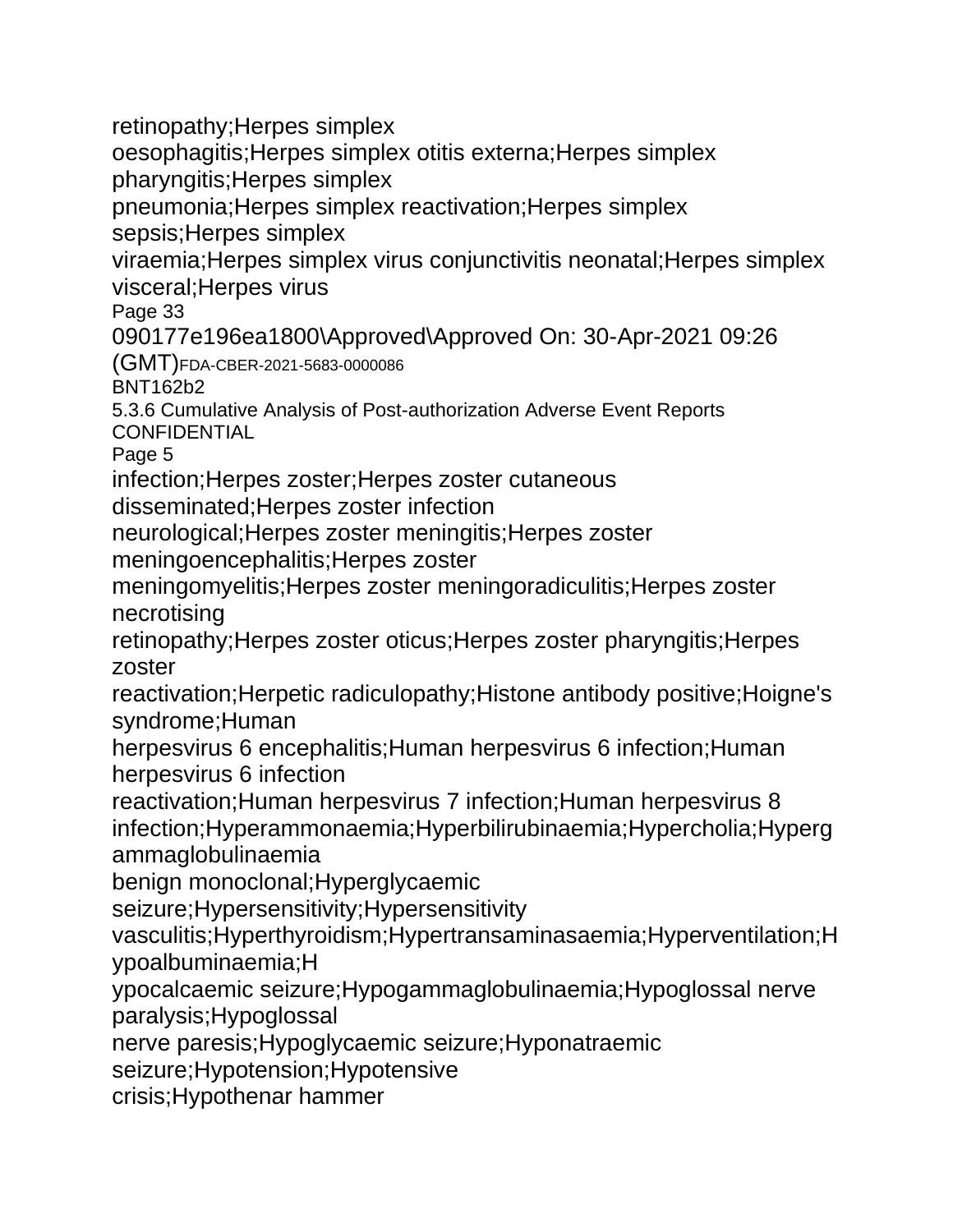syndrome;Hypothyroidism;Hypoxia;Idiopathic CD4

lymphocytopenia;Idiopathic generalised epilepsy;Idiopathic interstitial pneumonia;Idiopathic

neutropenia;Idiopathic pulmonary fibrosis;IgA nephropathy;IgM nephropathy;IIIrd nerve

paralysis;IIIrd nerve paresis;Iliac artery embolism;Immune thrombocytopenia;Immune-

mediated adverse reaction;Immune-mediated cholangitis;Immunemediated

cholestasis;Immune-mediated cytopenia;Immune-mediated encephalitis;Immune-mediated

encephalopathy;Immune-mediated endocrinopathy;Immune-mediated enterocolitis;Immune-

mediated gastritis;Immune-mediated hepatic disorder;Immunemediated hepatitis;Immune-

mediated hyperthyroidism;Immune-mediated hypothyroidism;Immunemediated

myocarditis;Immune-mediated myositis;Immune-mediated nephritis;Immune-mediated

neuropathy;Immune-mediated pancreatitis;Immune-mediated pneumonitis;Immune-mediated

renal disorder;Immune-mediated thyroiditis;Immune-mediated uveitis;Immunoglobulin G4

related disease;Immunoglobulins abnormal;Implant site thrombosis;Inclusion body

myositis;Infantile genetic agranulocytosis;Infantile spasms;Infected vasculitis;Infective

thrombosis;Inflammation;Inflammatory bowel disease;Infusion site thrombosis;Infusion site

vasculitis;Injection site thrombosis;Injection site urticaria;Injection site vasculitis;Instillation

site thrombosis;Insulin autoimmune syndrome;Interstitial granulomatous

dermatitis;Interstitial lung disease;Intracardiac mass;Intracardiac thrombus;Intracranial

pressure increased;Intrapericardial thrombosis;Intrinsic factor antibody abnormal;Intrinsic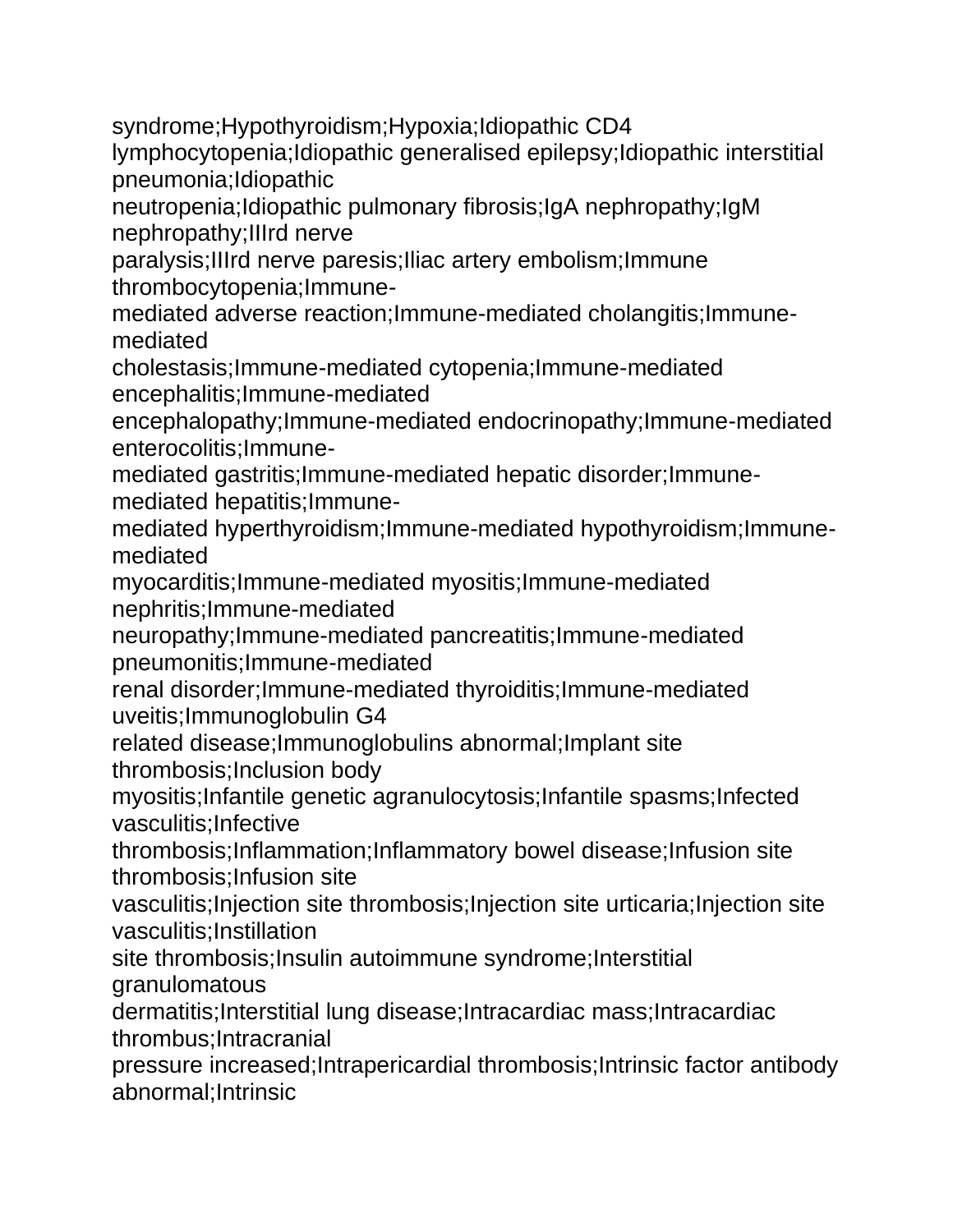factor antibody positive;IPEX syndrome;Irregular breathing;IRVAN syndrome;IVth nerve

paralysis;IVth nerve paresis;JC polyomavirus test positive;JC virus CSF test positive;Jeavons

syndrome;Jugular vein embolism;Jugular vein thrombosis;Juvenile idiopathic

arthritis;Juvenile myoclonic epilepsy;Juvenile polymyositis;Juvenile psoriatic

arthritis;Juvenile spondyloarthritis;Kaposi sarcoma inflammatory cytokine

syndrome;Kawasaki's disease;Kayser-Fleischer ring;Keratoderma blenorrhagica;Ketosis-

prone diabetes mellitus;Kounis syndrome;Lafora's myoclonic epilepsy;Lambl's

excrescences;Laryngeal dyspnoea;Laryngeal oedema;Laryngeal rheumatoid

arthritis;Laryngospasm;Laryngotracheal oedema;Latent autoimmune diabetes in adults;LE

cells present;Lemierre syndrome;Lennox-Gastaut syndrome;Leucine aminopeptidase

increased;Leukoencephalomyelitis;Leukoencephalopathy;Leukopenia; Leukopenia

neonatal;Lewis-Sumner syndrome;Lhermitte's sign;Lichen planopilaris;Lichen planus;Lichen

sclerosus;Limbic encephalitis;Linear IgA disease;Lip oedema;Lip swelling;Liver function

test abnormal;Liver function test decreased;Liver function test increased;Liver

induration;Liver injury;Liver iron concentration abnormal;Liver iron concentration

Page 34

090177e196ea1800\Approved\Approved On: 30-Apr-2021 09:26 (GMT)FDA-CBER-2021-5683-0000087

BNT162b2

5.3.6 Cumulative Analysis of Post-authorization Adverse Event Reports **CONFIDENTIAL** 

Page 6

increased;Liver opacity;Liver palpable;Liver sarcoidosis;Liver scan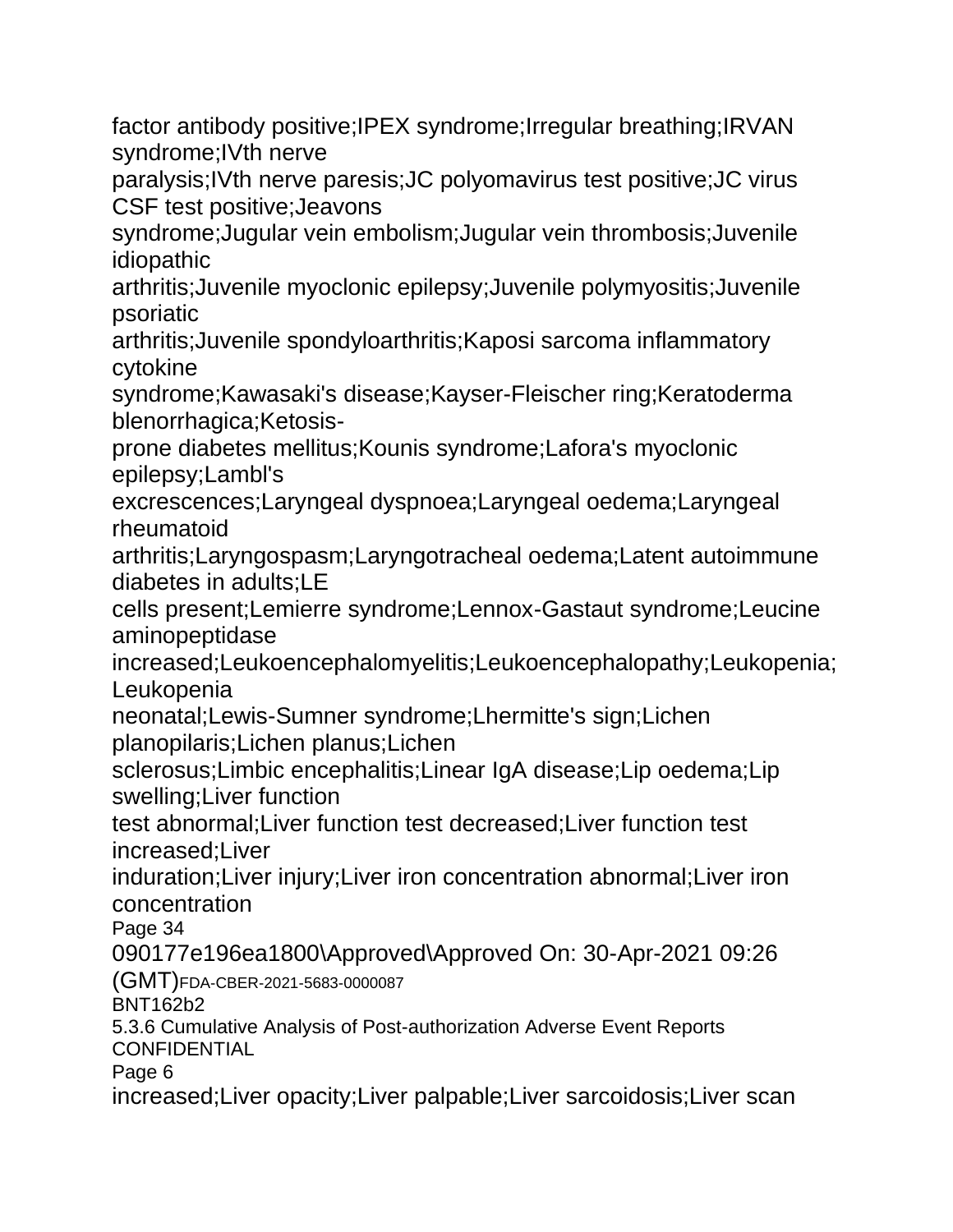abnormal;Liver

tenderness;Low birth weight baby;Lower respiratory tract herpes infection;Lower respiratory

tract infection;Lower respiratory tract infection viral;Lung abscess;Lupoid hepatic

cirrhosis;Lupus cystitis;Lupus encephalitis;Lupus endocarditis;Lupus enteritis;Lupus

hepatitis;Lupus myocarditis;Lupus myositis;Lupus nephritis;Lupus pancreatitis;Lupus

pleurisy;Lupus pneumonitis;Lupus vasculitis;Lupus-like syndrome;Lymphocytic

hypophysitis;Lymphocytopenia neonatal;Lymphopenia;MAGIC syndrome;Magnetic

resonance imaging liver abnormal;Magnetic resonance proton density fat fraction

measurement;Mahler sign;Manufacturing laboratory analytical testing issue;Manufacturing

materials issue;Manufacturing production issue;Marburg's variant multiple

sclerosis;Marchiafava-Bignami disease;Marine Lenhart syndrome;Mastocytic

enterocolitis;Maternal exposure during pregnancy;Medical device site thrombosis;Medical

device site vasculitis;MELAS syndrome;Meningitis;Meningitis aseptic;Meningitis

herpes;Meningoencephalitis herpes simplex

neonatal;Meningoencephalitis

herpetic;Meningomyelitis herpes;MERS-CoV test;MERS-CoV test negative;MERS-CoV test

positive;Mesangioproliferative glomerulonephritis;Mesenteric artery embolism;Mesenteric

artery thrombosis;Mesenteric vein thrombosis;Metapneumovirus infection;Metastatic

cutaneous Crohn's disease;Metastatic pulmonary

embolism;Microangiopathy;Microembolism;Microscopic polyangiitis;Middle East

respiratory syndrome;Migraine-triggered seizure;Miliary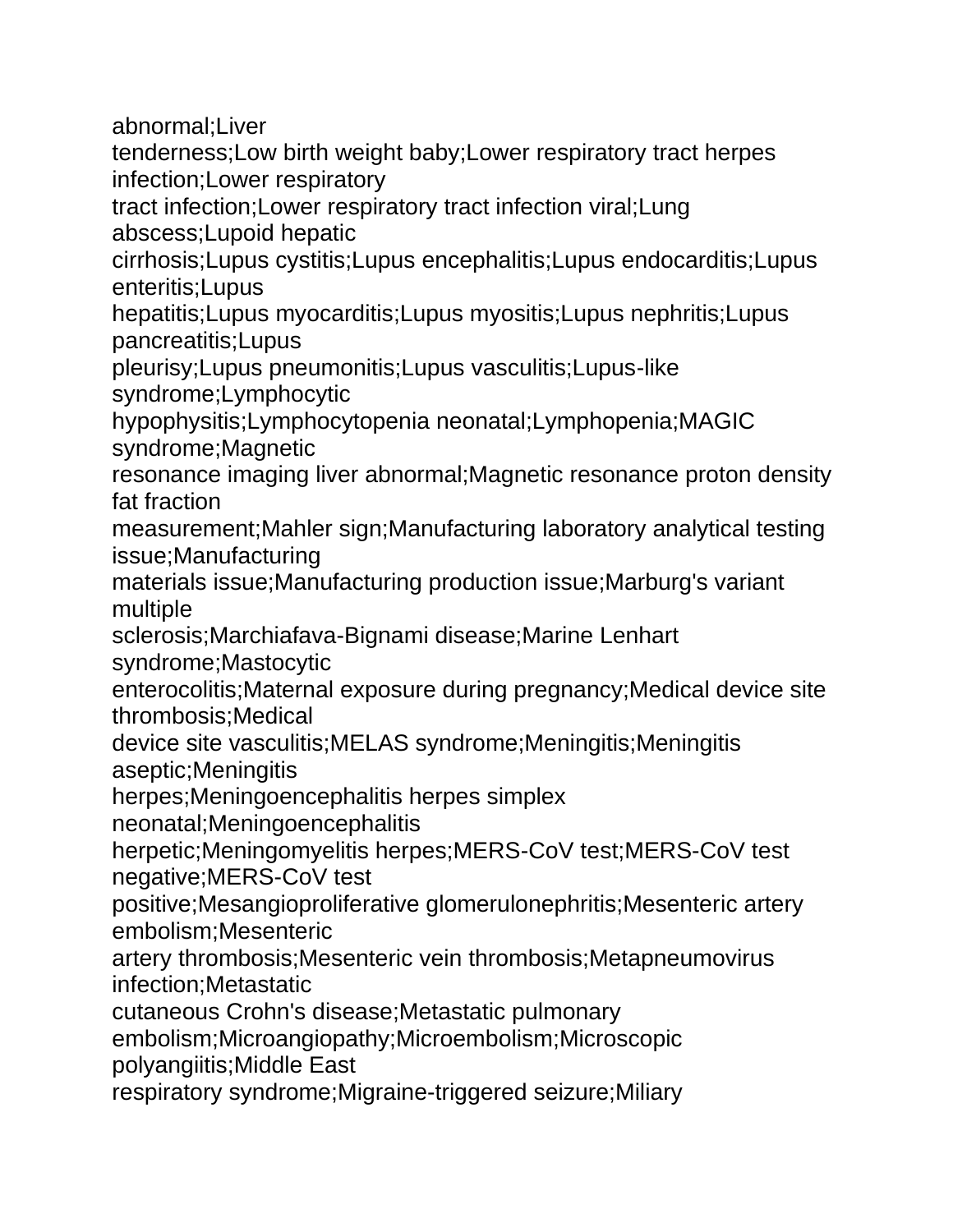pneumonia;Miller Fisher

syndrome;Mitochondrial aspartate aminotransferase increased;Mixed connective tissue

disease;Model for end stage liver disease score abnormal;Model for end stage liver disease

score increased;Molar ratio of total branched-chain amino acid to tyrosine;Molybdenum

cofactor deficiency;Monocytopenia;Mononeuritis;Mononeuropathy multiplex;Morphoea;Morvan syndrome;Mouth swelling;Moyamoya disease;Multifocal

motor neuropathy;Multiple organ dysfunction syndrome;Multiple sclerosis;Multiple sclerosis

relapse;Multiple sclerosis relapse prophylaxis;Multiple subpial transection;Multisystem

inflammatory syndrome in children;Muscular sarcoidosis;Myasthenia gravis;Myasthenia

gravis crisis;Myasthenia gravis neonatal;Myasthenic

syndrome;Myelitis;Myelitis

transverse;Myocardial infarction;Myocarditis;Myocarditis post infection;Myoclonic

epilepsy;Myoclonic epilepsy and ragged-red

fibres;Myokymia;Myositis;Narcolepsy;Nasal

herpes;Nasal obstruction;Necrotising herpetic retinopathy;Neonatal Crohn's disease;Neonatal

epileptic seizure;Neonatal lupus erythematosus;Neonatal

mucocutaneous herpes

simplex;Neonatal pneumonia;Neonatal seizure;Nephritis;Nephrogenic systemic

fibrosis;Neuralgic amyotrophy;Neuritis;Neuritis cranial;Neuromyelitis optica pseudo

relapse;Neuromyelitis optica spectrum

disorder;Neuromyotonia;Neuronal

neuropathy;Neuropathy peripheral;Neuropathy, ataxia, retinitis pigmentosa

syndrome;Neuropsychiatric

lupus;Neurosarcoidosis;Neutropenia;Neutropenia

neonatal;Neutropenic colitis;Neutropenic infection;Neutropenic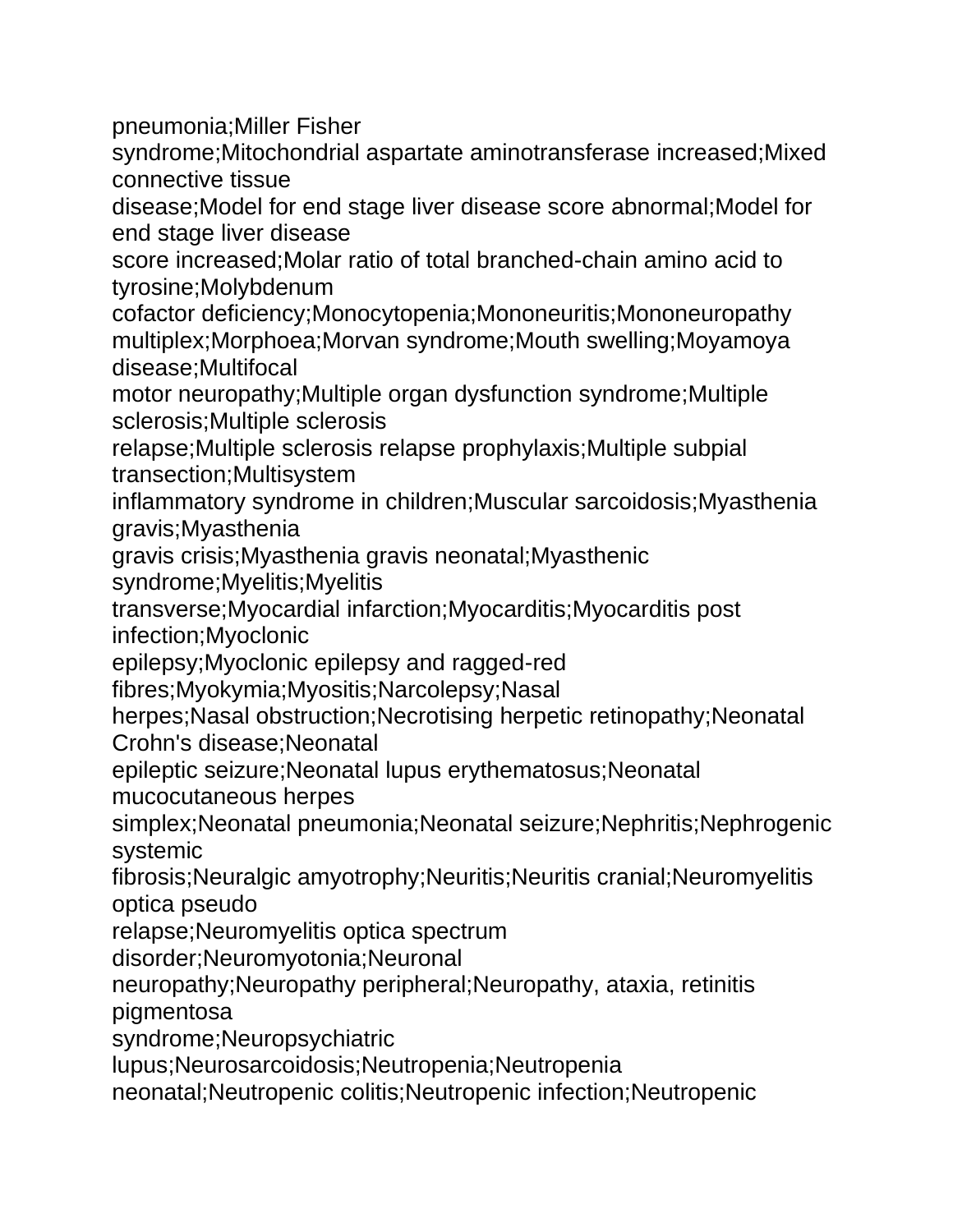sepsis;Nodular rash;Nodular

vasculitis;Noninfectious myelitis;Noninfective encephalitis;Noninfective encephalomyelitis;Noninfective oophoritis;Obstetrical pulmonary embolism;Occupational

exposure to communicable disease;Occupational exposure to SARS-CoV-2;Ocular

hyperaemia;Ocular myasthenia;Ocular pemphigoid;Ocular sarcoidosis;Ocular

vasculitis;Oculofacial paralysis;Oedema;Oedema blister;Oedema due to hepatic

disease;Oedema mouth;Oesophageal achalasia;Ophthalmic artery thrombosis;Ophthalmic

herpes simplex;Ophthalmic herpes zoster;Ophthalmic vein thrombosis;Optic neuritis;Optic

Page 35

090177e196ea1800\Approved\Approved On: 30-Apr-2021 09:26

(GMT)FDA-CBER-2021-5683-0000088

BNT162b2

5.3.6 Cumulative Analysis of Post-authorization Adverse Event Reports **CONFIDENTIAL** 

Page 7

neuropathy;Optic perineuritis;Oral herpes;Oral lichen

planus;Oropharyngeal

oedema;Oropharyngeal spasm;Oropharyngeal swelling;Osmotic demyelination

syndrome;Ovarian vein thrombosis;Overlap syndrome;Paediatric autoimmune

neuropsychiatric disorders associated with streptococcal

infection;Paget-Schroetter

syndrome;Palindromic rheumatism;Palisaded neutrophilic granulomatous

dermatitis;Palmoplantar keratoderma;Palpable

purpura;Pancreatitis;Panencephalitis;Papillophlebitis;Paracancerous pneumonia;Paradoxical

embolism;Parainfluenzae viral

laryngotracheobronchitis;Paraneoplastic

dermatomyositis;Paraneoplastic pemphigus;Paraneoplastic

thrombosis;Paresis cranial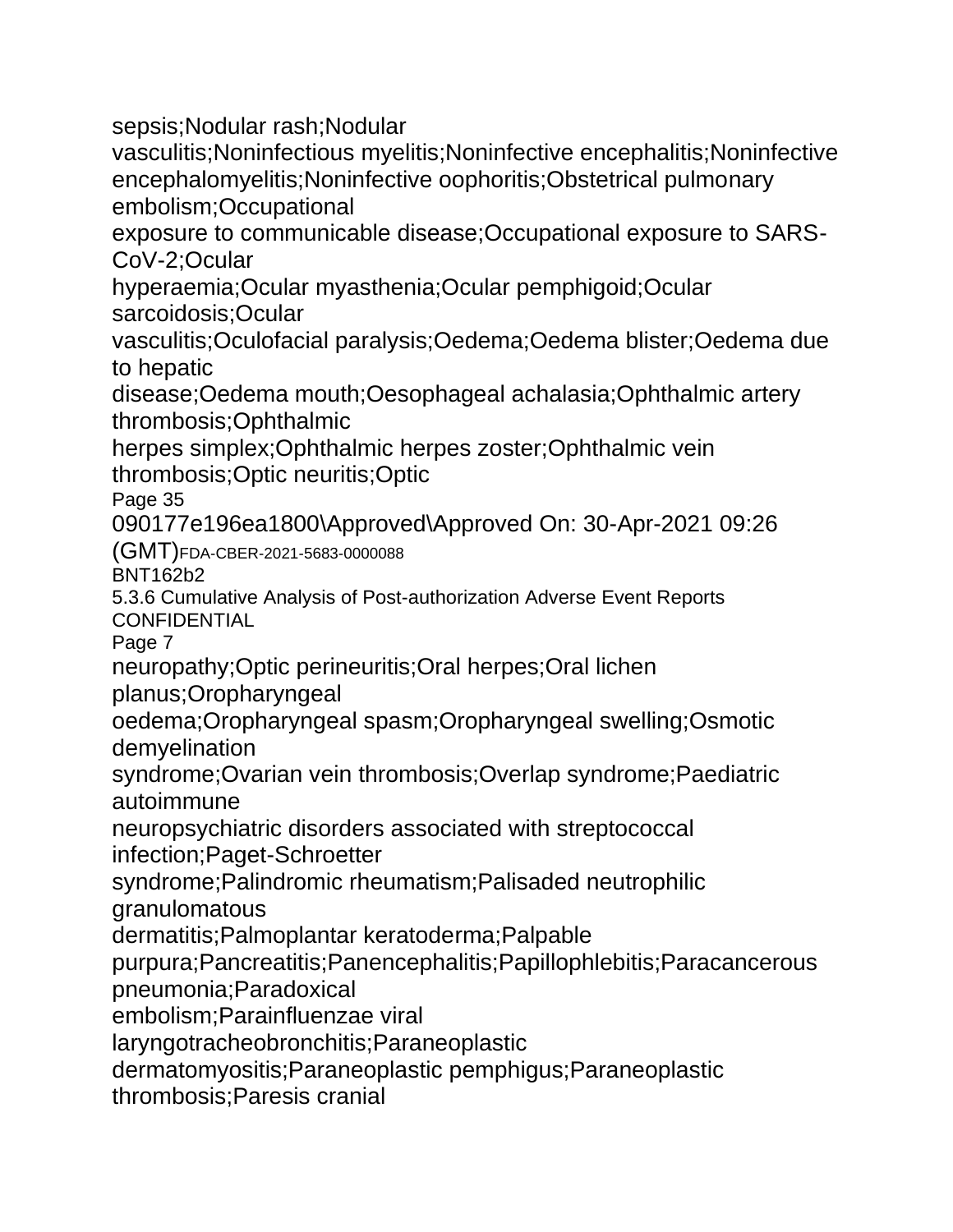nerve;Parietal cell antibody positive;Paroxysmal nocturnal haemoglobinuria;Partial

seizures;Partial seizures with secondary generalisation;Patient isolation;Pelvic venous

thrombosis;Pemphigoid;Pemphigus;Penile vein

thrombosis;Pericarditis;Pericarditis

lupus;Perihepatic discomfort;Periorbital oedema;Periorbital swelling;Peripheral artery

thrombosis;Peripheral embolism;Peripheral ischaemia;Peripheral vein thrombus

extension;Periportal oedema;Peritoneal fluid protein

abnormal;Peritoneal fluid protein

decreased;Peritoneal fluid protein increased;Peritonitis

lupus;Pernicious anaemia;Petit mal

epilepsy;Pharyngeal oedema;Pharyngeal swelling;Pityriasis lichenoides et varioliformis

acuta;Placenta praevia;Pleuroparenchymal

fibroelastosis;Pneumobilia;Pneumonia;Pneumonia

adenoviral;Pneumonia cytomegaloviral;Pneumonia herpes viral;Pneumonia

influenzal;Pneumonia measles;Pneumonia mycoplasmal;Pneumonia necrotising;Pneumonia

parainfluenzae viral;Pneumonia respiratory syncytial viral;Pneumonia viral;POEMS

syndrome;Polyarteritis

nodosa;Polyarthritis;Polychondritis;Polyglandular autoimmune syndrome type I;Polyglandular autoimmune syndrome type II;Polyglandular autoimmune

syndrome type III;Polyglandular disorder;Polymicrogyria;Polymyalgia rheumatica;Polymyositis;Polyneuropathy;Polyneuropathy idiopathic progressive;Portal

pyaemia;Portal vein embolism;Portal vein flow decreased;Portal vein pressure

increased;Portal vein thrombosis;Portosplenomesenteric venous thrombosis;Post procedural

hypotension;Post procedural pneumonia;Post procedural pulmonary embolism;Post stroke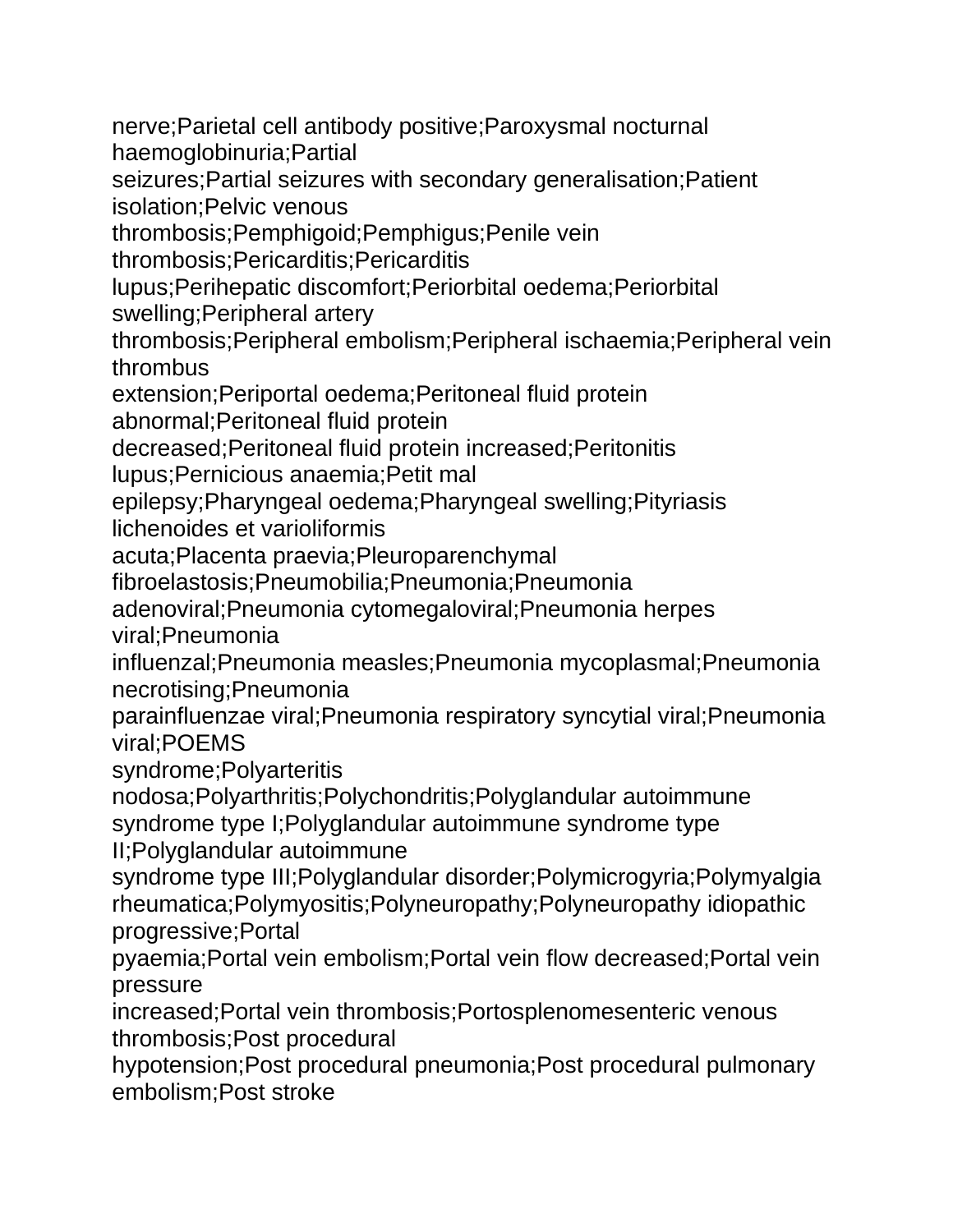epilepsy;Post stroke seizure;Post thrombotic retinopathy;Post thrombotic syndrome;Post viral

fatigue syndrome;Postictal headache;Postictal paralysis;Postictal psychosis;Postictal

state;Postoperative respiratory distress;Postoperative respiratory failure;Postoperative

thrombosis;Postpartum thrombosis;Postpartum venous thrombosis;Postpericardiotomy

syndrome;Post-traumatic epilepsy;Postural orthostatic tachycardia syndrome;Precerebral

artery thrombosis;Pre-eclampsia;Preictal state;Premature labour;Premature

menopause;Primary amyloidosis;Primary biliary cholangitis;Primary progressive multiple

sclerosis;Procedural shock;Proctitis herpes;Proctitis ulcerative;Product availability

issue;Product distribution issue;Product supply issue;Progressive facial

hemiatrophy;Progressive multifocal leukoencephalopathy;Progressive multiple

sclerosis;Progressive relapsing multiple sclerosis;Prosthetic cardiac valve

thrombosis;Pruritus;Pruritus

allergic;Pseudovasculitis;Psoriasis;Psoriatic

arthropathy;Pulmonary amyloidosis;Pulmonary artery

thrombosis;Pulmonary

embolism;Pulmonary fibrosis;Pulmonary haemorrhage;Pulmonary microemboli;Pulmonary

oil microembolism;Pulmonary renal syndrome;Pulmonary sarcoidosis;Pulmonary

sepsis;Pulmonary thrombosis;Pulmonary tumour thrombotic microangiopathy;Pulmonary

vasculitis;Pulmonary veno-occlusive disease;Pulmonary venous thrombosis;Pyoderma

gangrenosum;Pyostomatitis vegetans;Pyrexia;Quarantine;Radiation leukopenia;Radiculitis

Page 36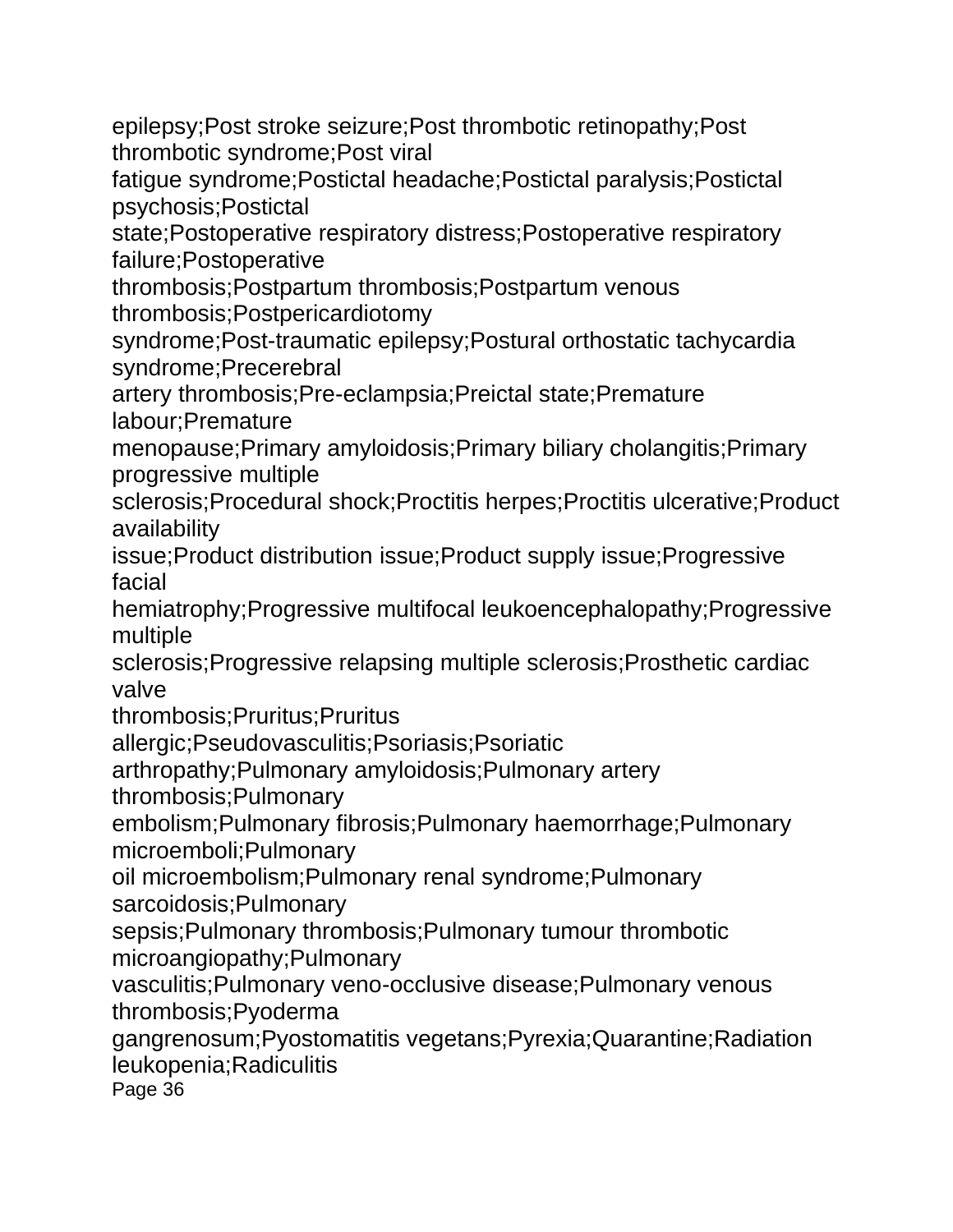090177e196ea1800\Approved\Approved On: 30-Apr-2021 09:26

(GMT)FDA-CBER-2021-5683-0000089

BNT162b2

5.3.6 Cumulative Analysis of Post-authorization Adverse Event Reports **CONFIDENTIAL** 

Page 8

brachial;Radiologically isolated syndrome;Rash;Rash

erythematous;Rash pruritic;Rasmussen

encephalitis;Raynaud's phenomenon;Reactive capillary endothelial proliferation;Relapsing

multiple sclerosis;Relapsing-remitting multiple sclerosis;Renal amyloidosis;Renal

arteritis;Renal artery thrombosis;Renal embolism;Renal failure;Renal vascular

thrombosis;Renal vasculitis;Renal vein embolism;Renal vein thrombosis;Respiratory

arrest;Respiratory disorder;Respiratory distress;Respiratory failure;Respiratory

paralysis;Respiratory syncytial virus bronchiolitis;Respiratory syncytial virus

bronchitis;Retinal artery embolism;Retinal artery occlusion;Retinal artery thrombosis;Retinal

vascular thrombosis;Retinal vasculitis;Retinal vein occlusion;Retinal vein thrombosis;Retinol

binding protein decreased;Retinopathy;Retrograde portal vein flow;Retroperitoneal

fibrosis;Reversible airways obstruction;Reynold's

syndrome;Rheumatic brain

disease;Rheumatic disorder;Rheumatoid arthritis;Rheumatoid factor increased;Rheumatoid

factor positive;Rheumatoid factor quantitative increased;Rheumatoid lung;Rheumatoid

neutrophilic dermatosis;Rheumatoid nodule;Rheumatoid nodule removal;Rheumatoid

scleritis;Rheumatoid vasculitis;Saccadic eye movement;SAPHO syndrome;Sarcoidosis;SARS-CoV-1 test;SARS-CoV-1 test negative;SARS-CoV-1 test

positive;SARS-CoV-2 antibody test;SARS-CoV-2 antibody test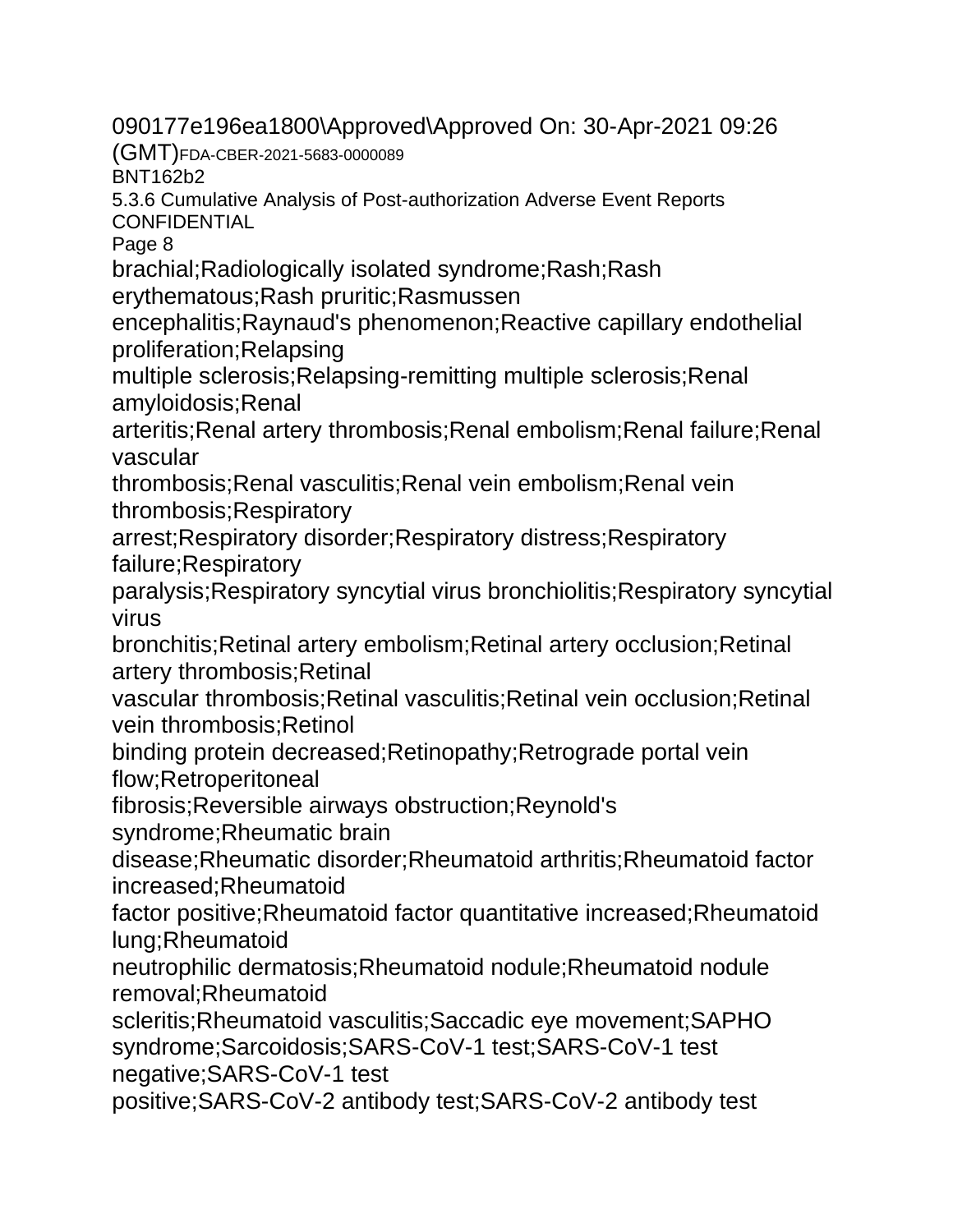negative;SARS-CoV-2

antibody test positive;SARS-CoV-2 carrier;SARS-CoV-2 sepsis;SARS-CoV-2 test;SARS-

CoV-2 test false negative;SARS-CoV-2 test false positive;SARS-CoV-2 test negative;SARS-

CoV-2 test positive;SARS-CoV-2 viraemia;Satoyoshi

syndrome;Schizencephaly;Scleritis;Sclerodactylia;Scleroderma;Sclero derma associated

digital ulcer;Scleroderma renal crisis;Scleroderma-like reaction;Secondary

amyloidosis;Secondary cerebellar degeneration;Secondary progressive multiple

sclerosis;Segmented hyalinising vasculitis;Seizure;Seizure anoxic;Seizure cluster;Seizure

like phenomena;Seizure prophylaxis;Sensation of foreign body;Septic embolus;Septic

pulmonary embolism;Severe acute respiratory syndrome;Severe myoclonic epilepsy of

infancy;Shock;Shock symptom;Shrinking lung syndrome;Shunt thrombosis;Silent

thyroiditis;Simple partial seizures;Sjogren's syndrome;Skin swelling;SLE arthritis;Smooth

muscle antibody positive;Sneezing;Spinal artery embolism;Spinal artery thrombosis;Splenic

artery thrombosis;Splenic embolism;Splenic thrombosis;Splenic vein thrombosis;Spondylitis;Spondyloarthropathy;Spontaneous heparininduced

thrombocytopenia syndrome;Status epilepticus;Stevens-Johnson syndrome;Stiff leg

syndrome;Stiff person syndrome;Stillbirth;Still's disease;Stoma site thrombosis;Stoma site

vasculitis;Stress cardiomyopathy;Stridor;Subacute cutaneous lupus erythematosus;Subacute

endocarditis;Subacute inflammatory demyelinating

polyneuropathy;Subclavian artery

embolism;Subclavian artery thrombosis;Subclavian vein

thrombosis;Sudden unexplained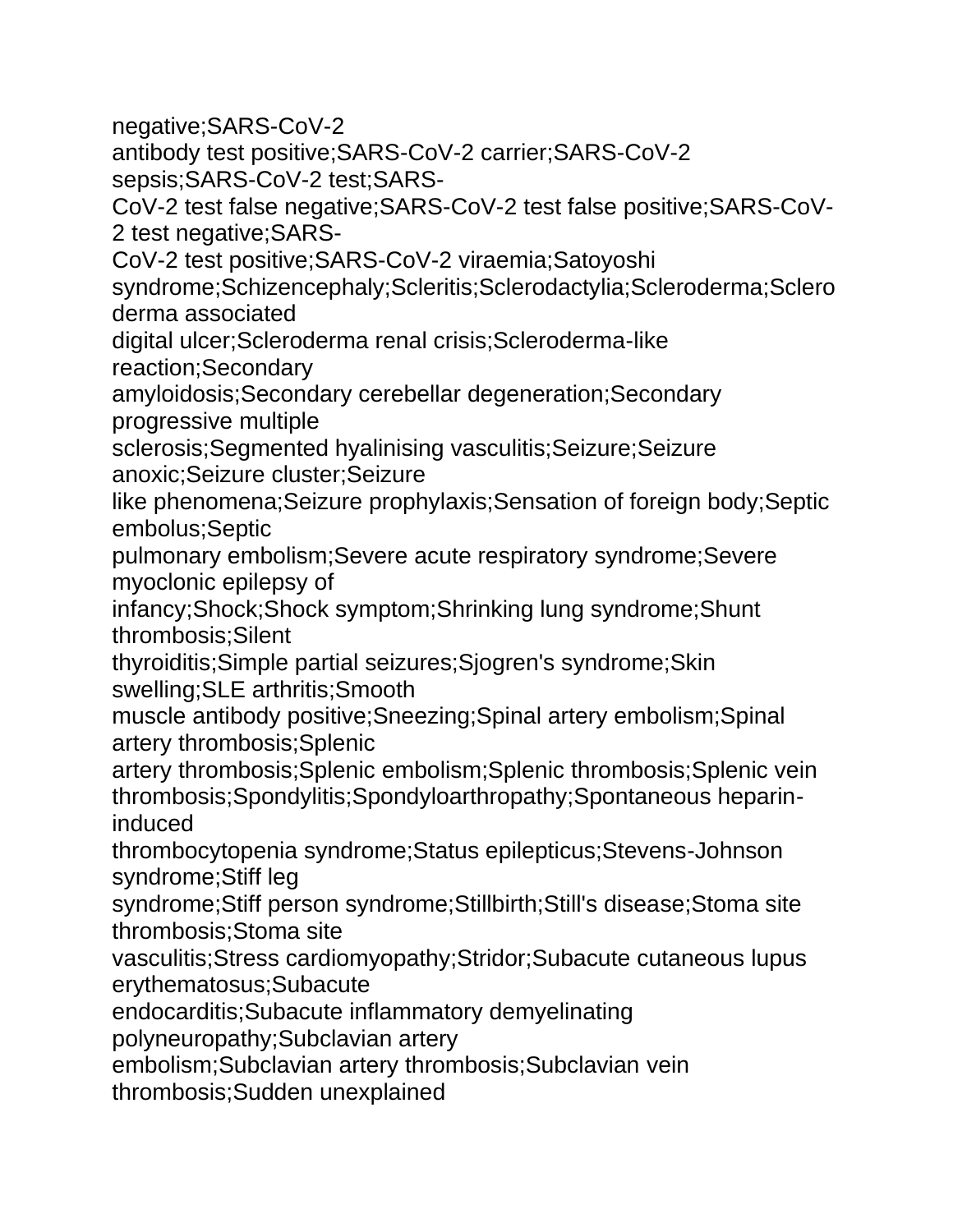death in epilepsy;Superior sagittal sinus thrombosis;Susac's syndrome;Suspected COVID-

19;Swelling;Swelling face;Swelling of eyelid;Swollen

tongue;Sympathetic

ophthalmia;Systemic lupus erythematosus;Systemic lupus erythematosus disease activity

index abnormal;Systemic lupus erythematosus disease activity index decreased;Systemic

lupus erythematosus disease activity index increased;Systemic lupus erythematosus

rash;Systemic scleroderma;Systemic sclerosis

pulmonary;Tachycardia;Tachypnoea;Takayasu's arteritis;Temporal lobe epilepsy;Terminal

ileitis;Testicular autoimmunity;Throat tightness;Thromboangiitis obliterans;Thrombocytopenia;Thrombocytopenic

purpura;Thrombophlebitis;Thrombophlebitis migrans;Thrombophlebitis Page 37

090177e196ea1800\Approved\Approved On: 30-Apr-2021 09:26

(GMT)FDA-CBER-2021-5683-0000090

BNT162b2

5.3.6 Cumulative Analysis of Post-authorization Adverse Event Reports **CONFIDENTIAL** 

Page 9

neonatal;Thrombophlebitis septic;Thrombophlebitis

superficial;Thromboplastin antibody

positive;Thrombosis;Thrombosis corpora cavernosa;Thrombosis in device;Thrombosis

mesenteric vessel;Thrombotic cerebral infarction;Thrombotic microangiopathy;Thrombotic

stroke;Thrombotic thrombocytopenic purpura;Thyroid disorder;Thyroid stimulating

immunoglobulin increased;Thyroiditis;Tongue amyloidosis;Tongue biting;Tongue

oedema;Tonic clonic movements;Tonic convulsion;Tonic

posturing;Topectomy;Total bile

acids increased;Toxic epidermal necrolysis;Toxic

leukoencephalopathy;Toxic oil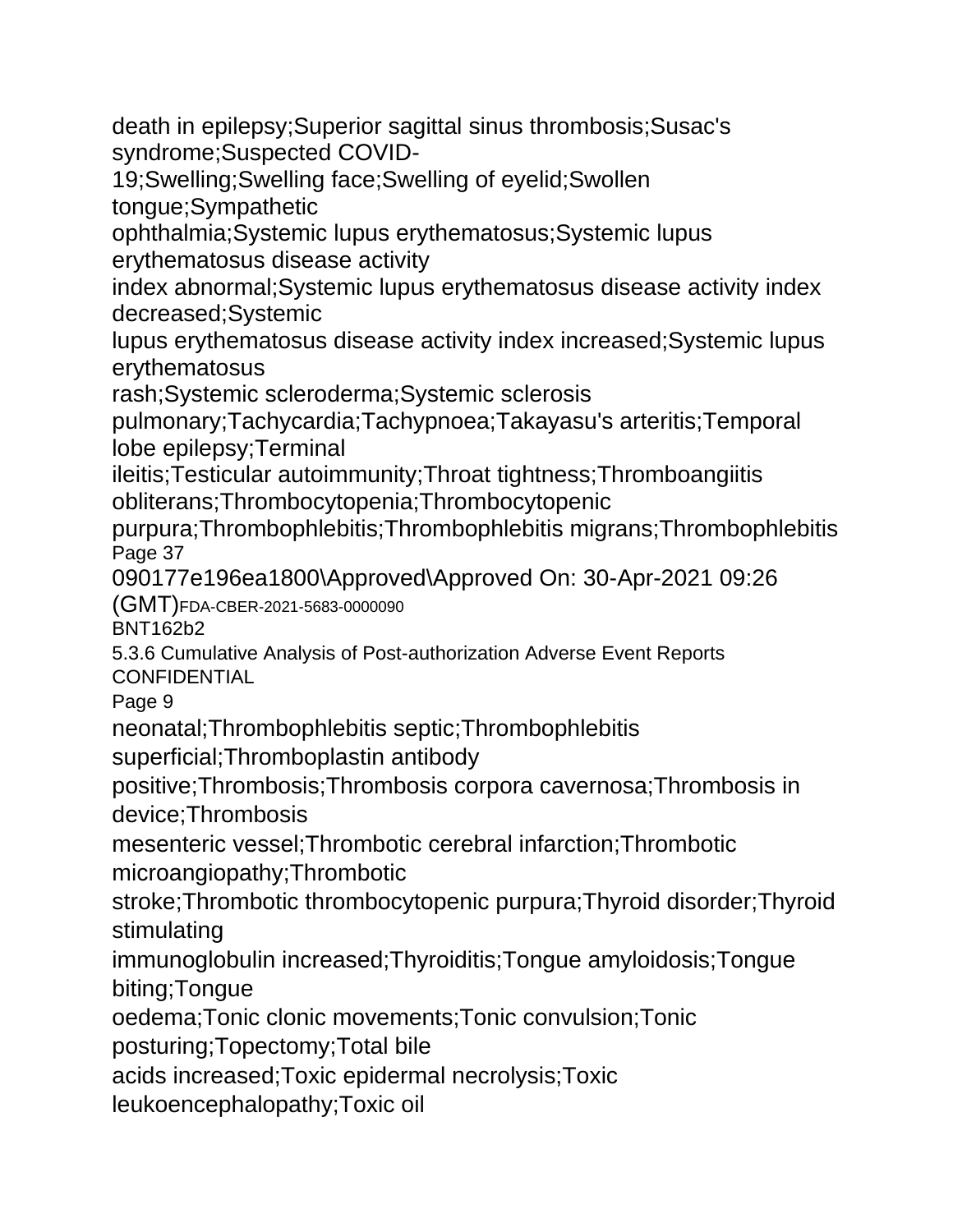syndrome;Tracheal obstruction;Tracheal

oedema;Tracheobronchitis;Tracheobronchitis

mycoplasmal;Tracheobronchitis viral;Transaminases

abnormal;Transaminases

increased;Transfusion-related alloimmune neutropenia;Transient epileptic

amnesia;Transverse sinus thrombosis;Trigeminal nerve paresis;Trigeminal

neuralgia;Trigeminal palsy;Truncus coeliacus thrombosis;Tuberous sclerosis

complex;Tubulointerstitial nephritis and uveitis syndrome;Tumefactive multiple

sclerosis;Tumour embolism;Tumour thrombosis;Type 1 diabetes mellitus;Type I

hypersensitivity;Type III immune complex mediated reaction;Uhthoff's phenomenon;Ulcerative keratitis;Ultrasound liver abnormal;Umbilical cord

thrombosis;Uncinate fits;Undifferentiated connective tissue disease;Upper airway

obstruction;Urine bilirubin increased;Urobilinogen urine decreased;Urobilinogen urine

increased;Urticaria;Urticaria papular;Urticarial vasculitis;Uterine rupture;Uveitis;Vaccination site thrombosis;Vaccination site

vasculitis;Vagus nerve

paralysis;Varicella;Varicella keratitis;Varicella post vaccine;Varicella zoster

gastritis;Varicella zoster oesophagitis;Varicella zoster

pneumonia;Varicella zoster

sepsis;Varicella zoster virus infection;Vasa praevia;Vascular graft thrombosis;Vascular

pseudoaneurysm thrombosis;Vascular purpura;Vascular stent thrombosis;Vasculitic

rash;Vasculitic ulcer;Vasculitis;Vasculitis gastrointestinal;Vasculitis necrotising;Vena cava